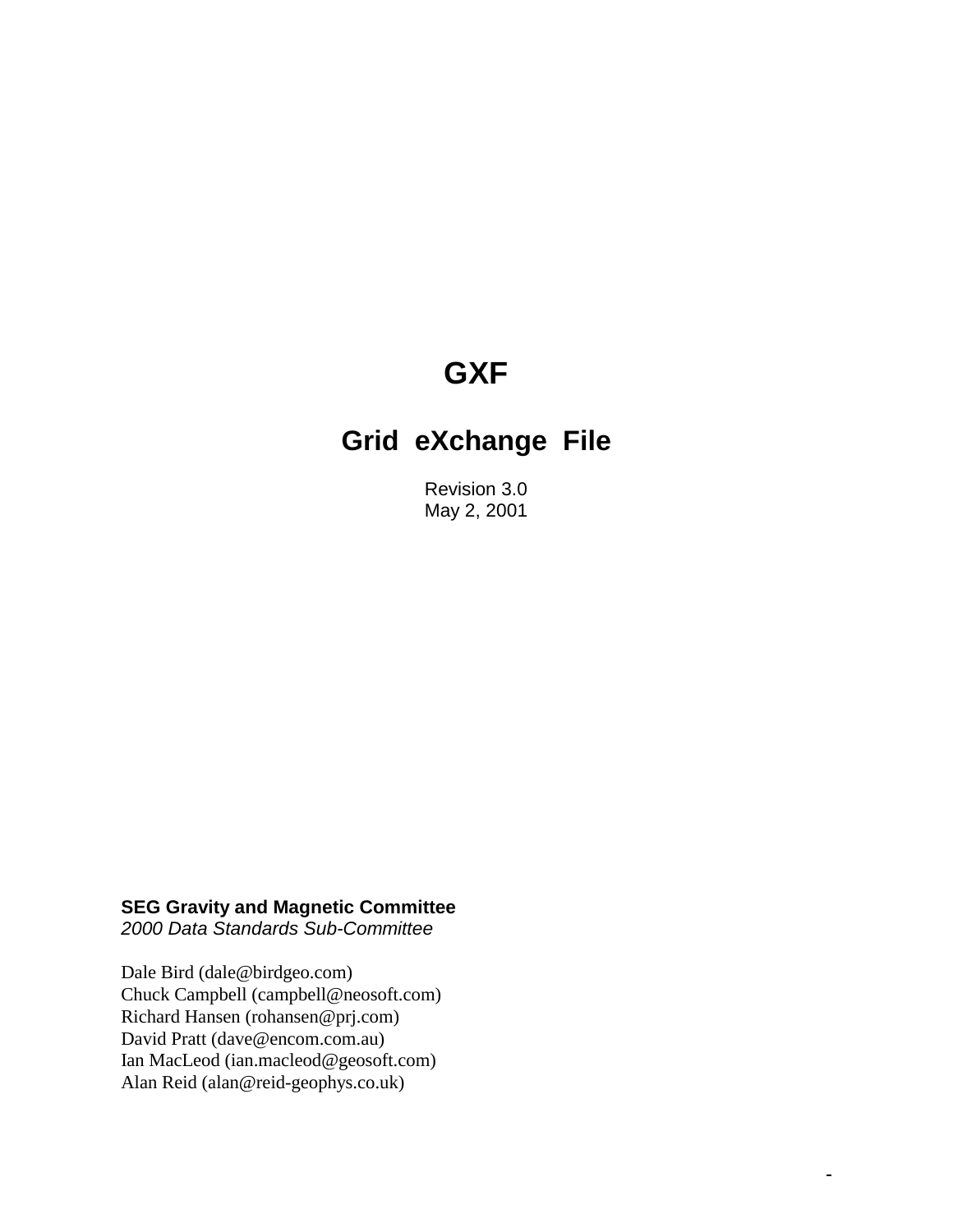# **CONTENTS**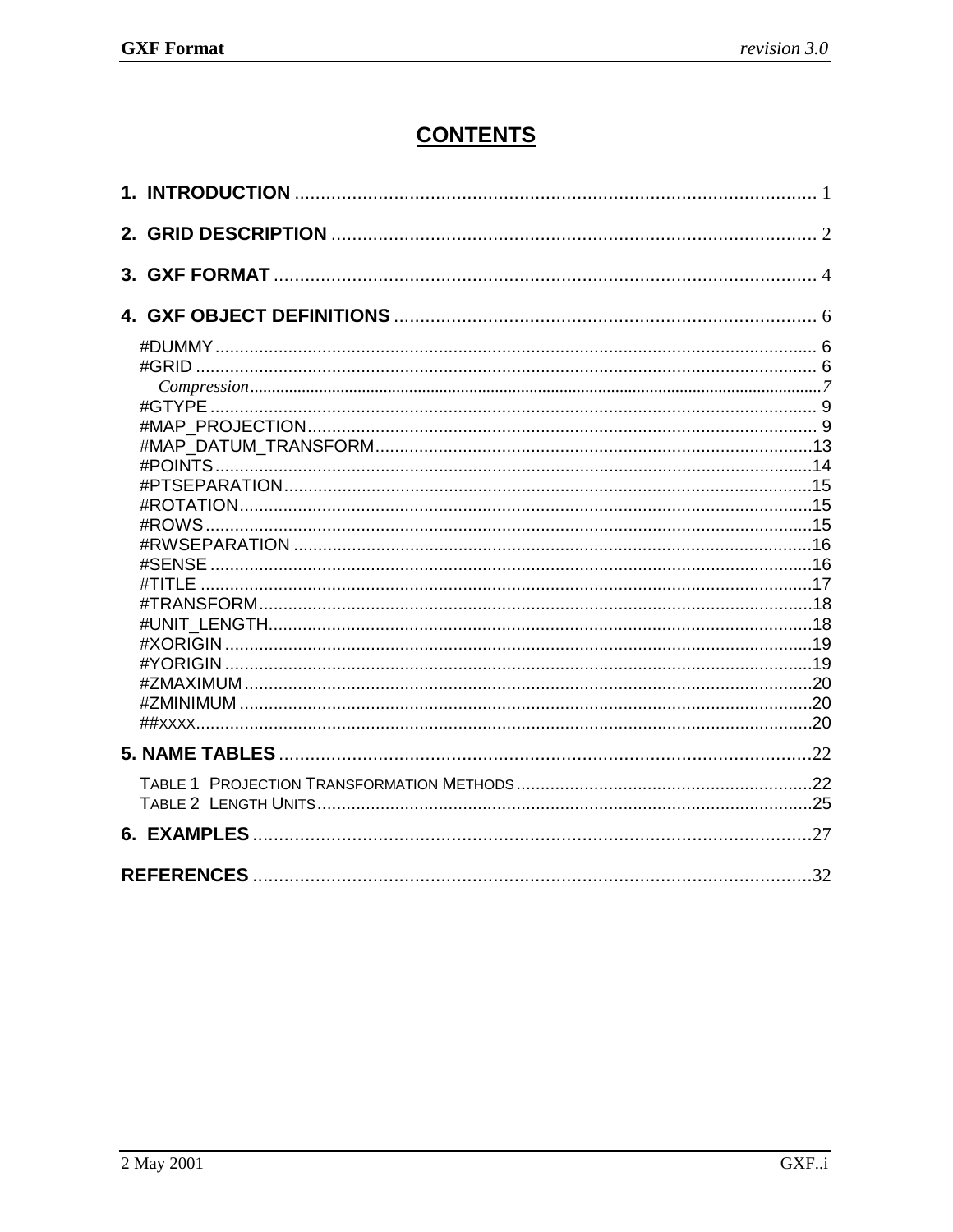# <span id="page-2-0"></span>**1. INTRODUCTION**

**GXF** (**G**rid e**X**change **F**ile) is a standard ASCII file format for exchanging gridded data among different software systems. Software that supports the GXF standard will be able to import properly formatted GXF files and export grids in GXF format.

GXF Revision 1 was drafted by Ian MacLeod at the request of the Canadian Exploration Geophysical Society (KEGS) of Toronto. It found significant usage in the mining and environment sectors. Revision 2.00 was undertaken in conjunction with the Australian Society of Exploration Geophysicists (ASEG) who adopted it as their standard. The main advance of Revision 2 over Revision 1 was the addition of data compression through the use of base-90 numbers and simple repeat value compression. These extensions made GXF more practical for exchanging large gridded data sets. GXF Revision 2 was adopted by the Gravity/Magnetics Committee of the Society of Exploration Geophysicists (SEG) in November 1997, with the urging that the standard be further extended to describe the projected or Geographic Coordinate System of a grid.

This document defines GXF-3, which implements the exchange of 2-D coordinate system information. Coordinate systems in GXF-3 are described using names from the European Petroleum Survey Group (EPSG) geodetic data tables. Petrotechnical Open Software Corporation (POSC) coordinate systems are also based on EPSG naming conventions, which make GXF-3 POSC compatible. Where differences exist between EPSG and POSC, both EPSG and POSC usage is permitted in GXF-3. This allows GXF-3 files to conform to the most recently published EPSG tables and POSC.

Although GXF-3 uses EPSG names, all coordinate system parameters are also explicitly specified as part of the coordinate system definition. Where a particular parameter or name is not defined by EPSG, any appropriate name can be used and such names must begin with the "\*" character. This is an important feature of GXF because it allows GXF to support grids that use coordinate systems that are either not defined in EPSG or known to the GXF writer at the time the GXF is created. It is not uncommon for exploration data to use ad-hoc coordinate systems, and support for such systems has been a requirement in the design of GXF-3.

Wherever EPSG names are used, the parameter specifications defined by EPSG tables can be used if supported by the GXF reader, and the parameters provided in the GXF can be ignored. GXF readers that do not have access to EPSG tables will be able to use the parameters provided in GXF. This allows a GXF reader to resolve the map projection of any coordinate system as may be required or supported by the reader application.

The full definition of EPSG parameter values is beyond the scope of this document. Developers of GXF readers and writers are referred to the EPSG and POSC references noted at the end of this document.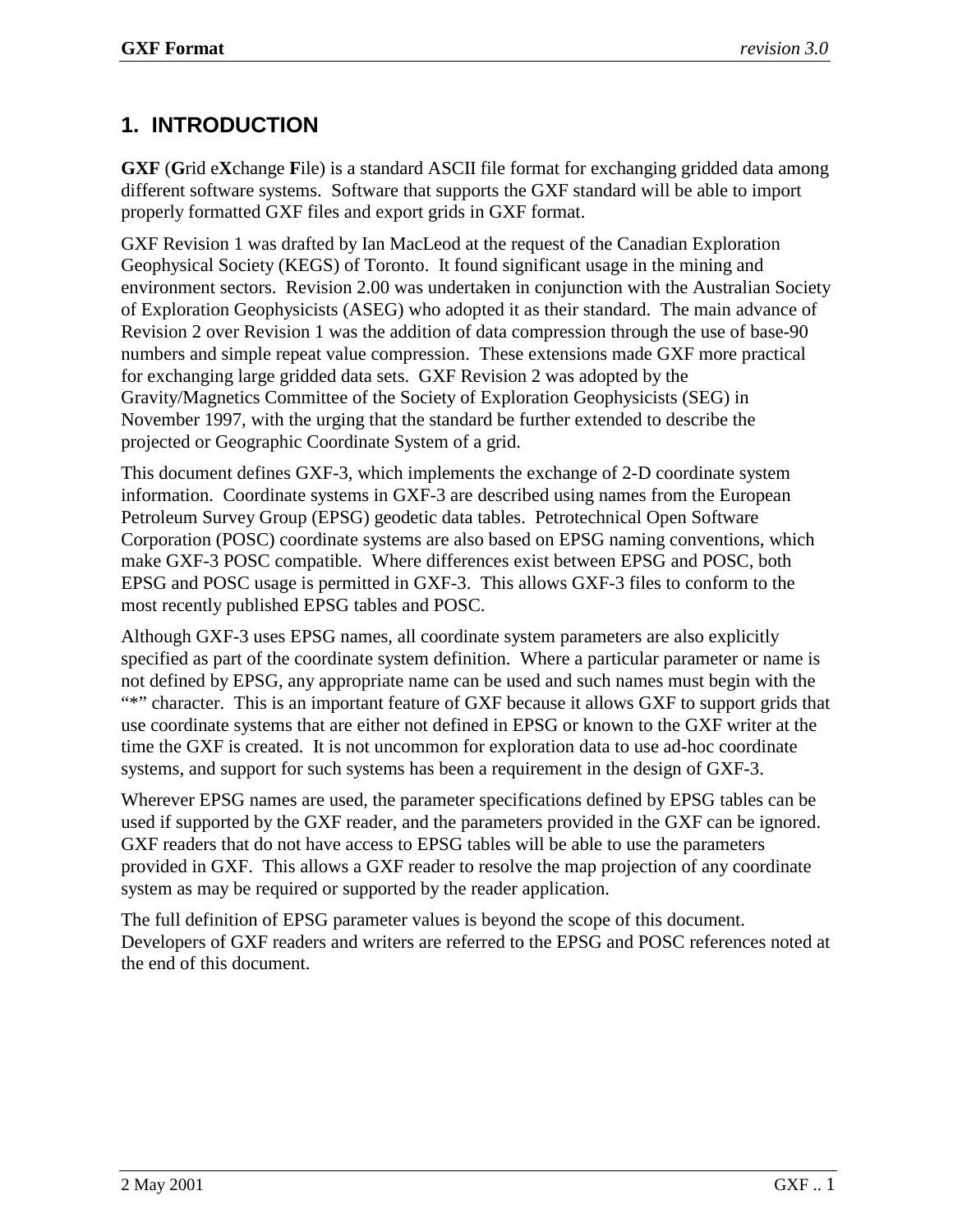# <span id="page-3-0"></span>**2. GRID DESCRIPTION**

A grid is a rectangular array of points at which single data values define a two dimensional function. Grid point locations are related to a Grid Coordinate System, which is a righthanded Cartesian system with X and Y axis defined by the horizontal bottom and left sides of a grid array (see Figure 1a.). The grid point at the bottom left corner of the array is the origin of the Grid Coordinate System.

*Note:* Grid points should not be confused with *grid cells*, which is a term also commonly used to describe the nodes of a grid. Grid cells are ambiguous because they either define an area enclosed by four grid points, or they define a rectangular area of the same size as the grid point/row separation and centered on each grid point. GXF describes the nodes of a grid as *grid points*, which means that each grid value represents a single point location in the grid coordinate system.



Grid Coordinate System coordinates may be related to Eastings and Northings (E,N) in a Projected Coordinate System through a plane translation and rotation as shown in Figure 1b. Within the Projected Coordinate System, grid points are separated by a constant distance in the grid X and Y direction (for example, grid points in the grid X direction may be separated by 25 metres and grid points in the grid Y direction may be separated by 40 metres). The origin of the Grid Coordinate System is located at point (**E0**,**N0**) in the Projected Coordinate System, and the Grid Coordinate System can be rotated with respect to the Projected Coordinate System.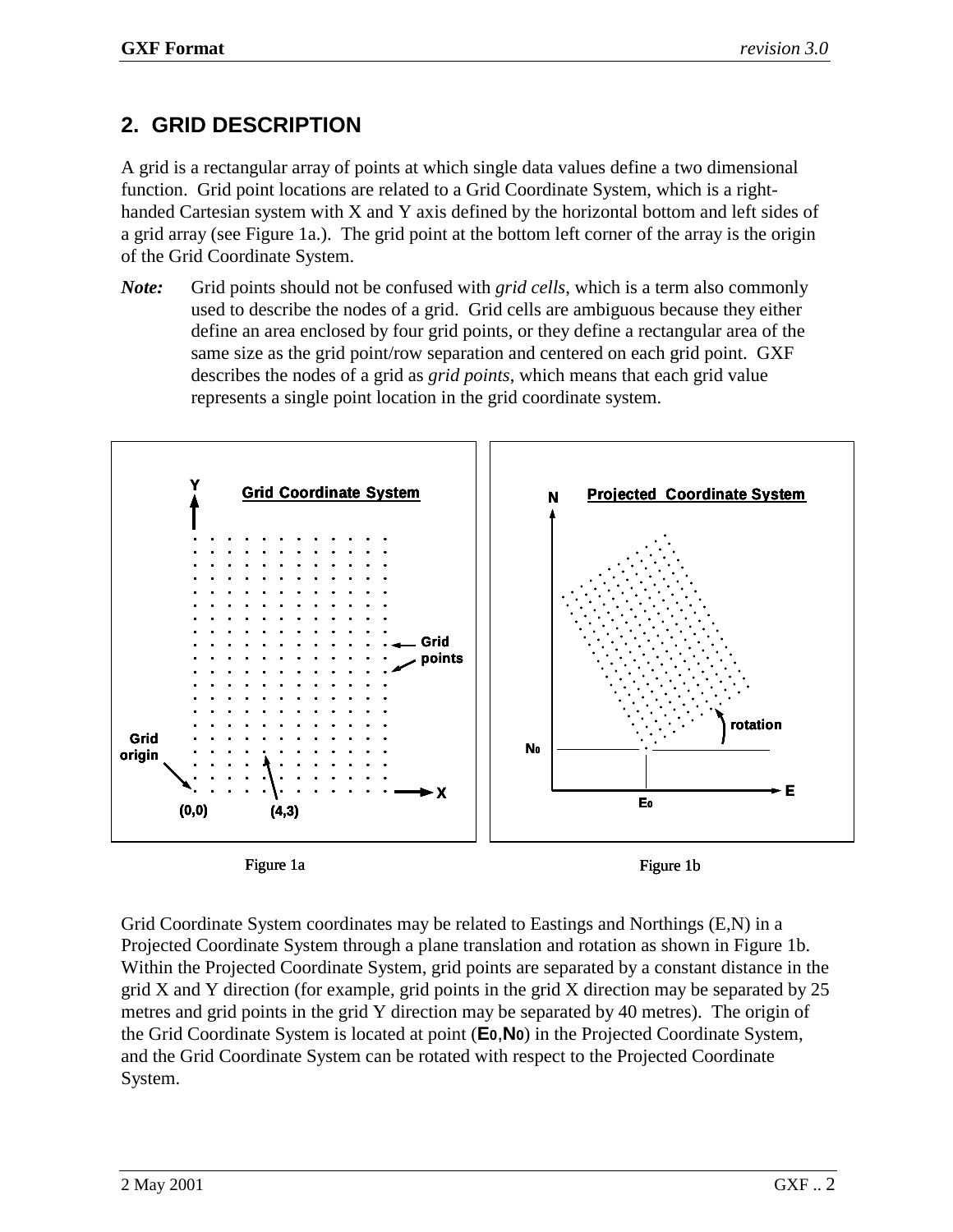The Grid Coordinate System may alternately represent a Geographic Coordinate System, in which case the grid X and Y coordinates are degrees of Longitude and Latitude respectively on a particular geodetic datum. A Grid Coordinate System based on a Geographic Coordinate System may not be rotated.

GXF revision 3 has introduced labeled data objects #UNIT\_LENGTH,

#MAP\_PROJECTION, and #MAP\_DATUM\_TRANSFORM, which are used to define the length units and Projected Coordinate System or Geographic Coordinate System. The #TRANSFORM definition has also been extended in GXF-3 to allow units of the grid values to be identified.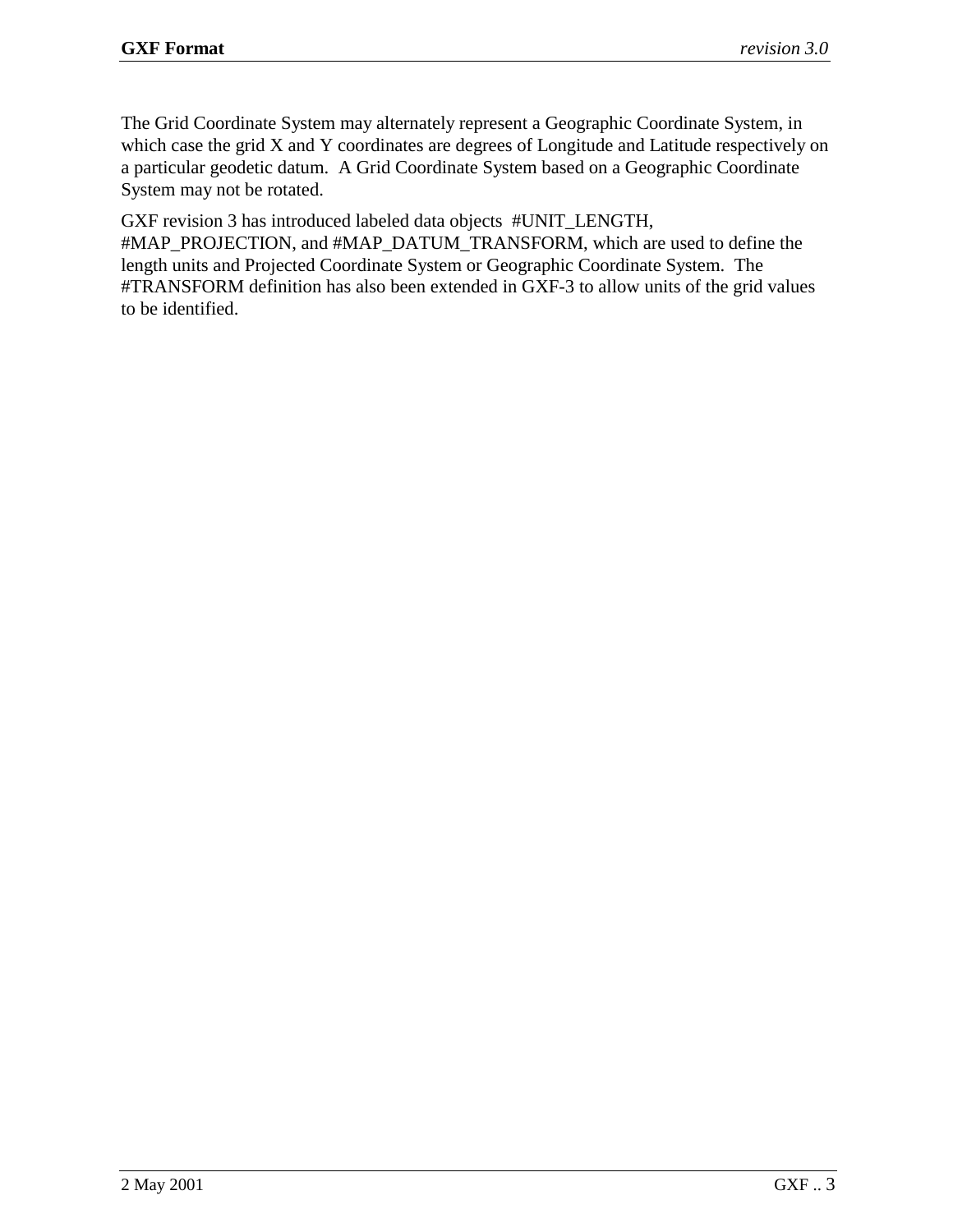# <span id="page-5-0"></span>**3. GXF FORMAT**

A GXF file is an ASCII file made up of a number of labeled data objects and comments. Each labeled data object has a label line followed by one or more data lines. A label line is identified by a '**#**' character in the first column followed immediately by an upper-case label. The data associated with that label are found on one or more lines that follow the label.

Any lines that are not part of a labeled data object are ignored and can be used to place comments within a GXF file. Programs that read GXF files ignore such comment lines while searching for the next GXF data object.

All lines in a GXF file must be less than or equal to 80 characters in length. If the last nonwhite space character on a line is a  $\gamma$ , the next line is assumed to be a continuation of the current line (except for #GRID data lines). Spaces and tab characters are white space characters. Note that continuation lines are a feature of GXF revision 3, and they should only be required for defining projection parameters that require more than 80 characters. They are not required and cannot be used for writing grid data to the GXF (in the #GRID object). This allows GXF readers written for GXF revision 2 and earlier to read GXF revision 3 files.

Any name or string parameters that are part of a data object and which themselves contain spaces, must be enclosed in double quotes.

Parameters on data lines may be separated by a space or comma.

For example, the following file satisfies this format:

```
This is a very small 4 \times 5 point grid.
#POINTS
5
#ROWS
4
These lines are skipped because they are not part of a data object.
#GRID
  135.28 122.21 119.64 163.25 199.15
  145.38 132.45 120.32 121.41 205.18
  140.13 151.48 132.91 119.12 219.67
  132.67 150.56 140.45 102.89 218.41
```
This file contains two comment lines at the beginning, followed by two labeled data objects, another comment and finally a **#GRID** data object. The **#GRID** object is always the last object and indicates the beginning of the gridded data. This example contains the minimum information required to define a grid, and other grid information, such as location, storage sense, sampling separations etc, assume default values. The next section documents all data objects defined in this revision. The only required data objects are **#POINTS**, **#ROWS** and **#GRID**. All other GXF objects will assume default values as defined in the next section. However, a recommended minimum set of defined data objects would also include **#PTSEPARATION**, **#RWSEPARATION**, **#XORIGIN** and **#YORIGIN**, since these objects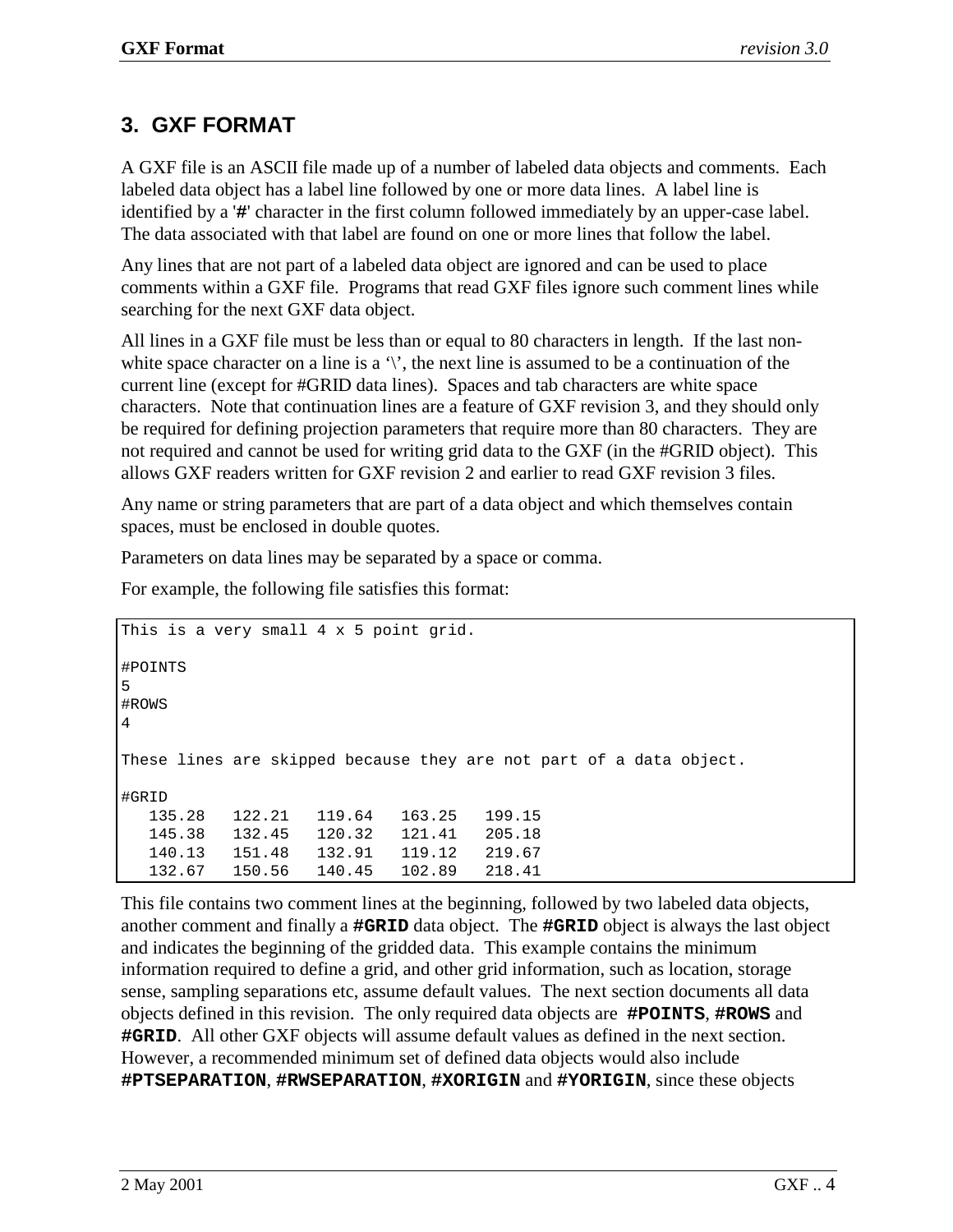serve to define the minimum amount of information needed to locate the grid in an assumed coordinate system.

We recommend that comments, which more fully document the grid data, be placed at the beginning of a GXF file. The type of information to include in a comment section will depend on the intended data application.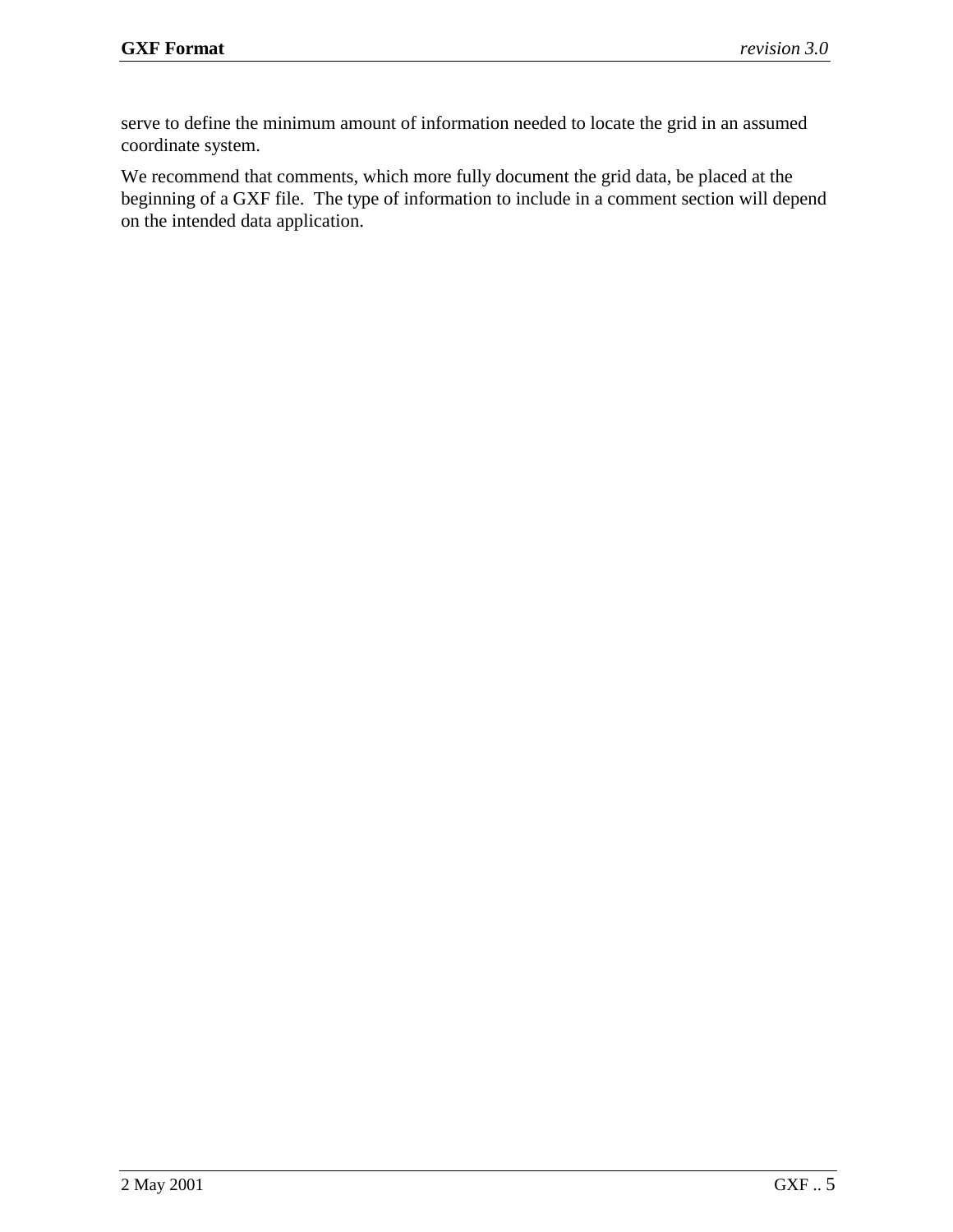## <span id="page-7-0"></span>**4. GXF OBJECT DEFINITIONS**

#### **#DUMMY**

The grid must be rectangular (every row must have the same number of points). The dummy value defined by this object is used to define blank areas of the grid. Any grids that include blank areas must define a dummy value. The only exceptions are compressed grids, which have a pre-defined dummy value.

**Default:** no dummy value.

#### **Example:**

| #DUMMY     |  |  |
|------------|--|--|
| $-99999.0$ |  |  |

This defines "-99999.0" to be used to represent dummy values in the grid.

It is important to specify the dummy value exactly as it will appear in the **#GRID** object. GXF readers could read the value '-99999' differently than '-99999.0', and would not be able to properly identify blank areas.

#### **#GRID**

The grid data is listed point-by-point and row-by-row. If the **#GTYPE** object is defined and non-zero, the data is written in base-90 compressed format, otherwise, the data are written as normal base-10 numbers, with each number separated by one or more spaces. The **#GRID** object and data is always the last object in a GXF file.

The first data point is at the location indicated by **#SENSE**, and is followed by successive points in that row of grid points (either horizontal or vertical), then the points in the next grid row, and so on. The points in a grid row can follow on to the next GXF line, although each new grid row must start on a new GXF line. A GXF reading program can expect **#ROWS** of **#POINTS** for a total of **#ROWS** times **#POINTS** data values.

Note that each GXF line must have no more than 80 characters, and each GXF line should only have as many data values as will fit on that line. Continuation characters are not needed and cannot be used for the grid data lines.

**Default:** none, must be included as the last object in a GXF file.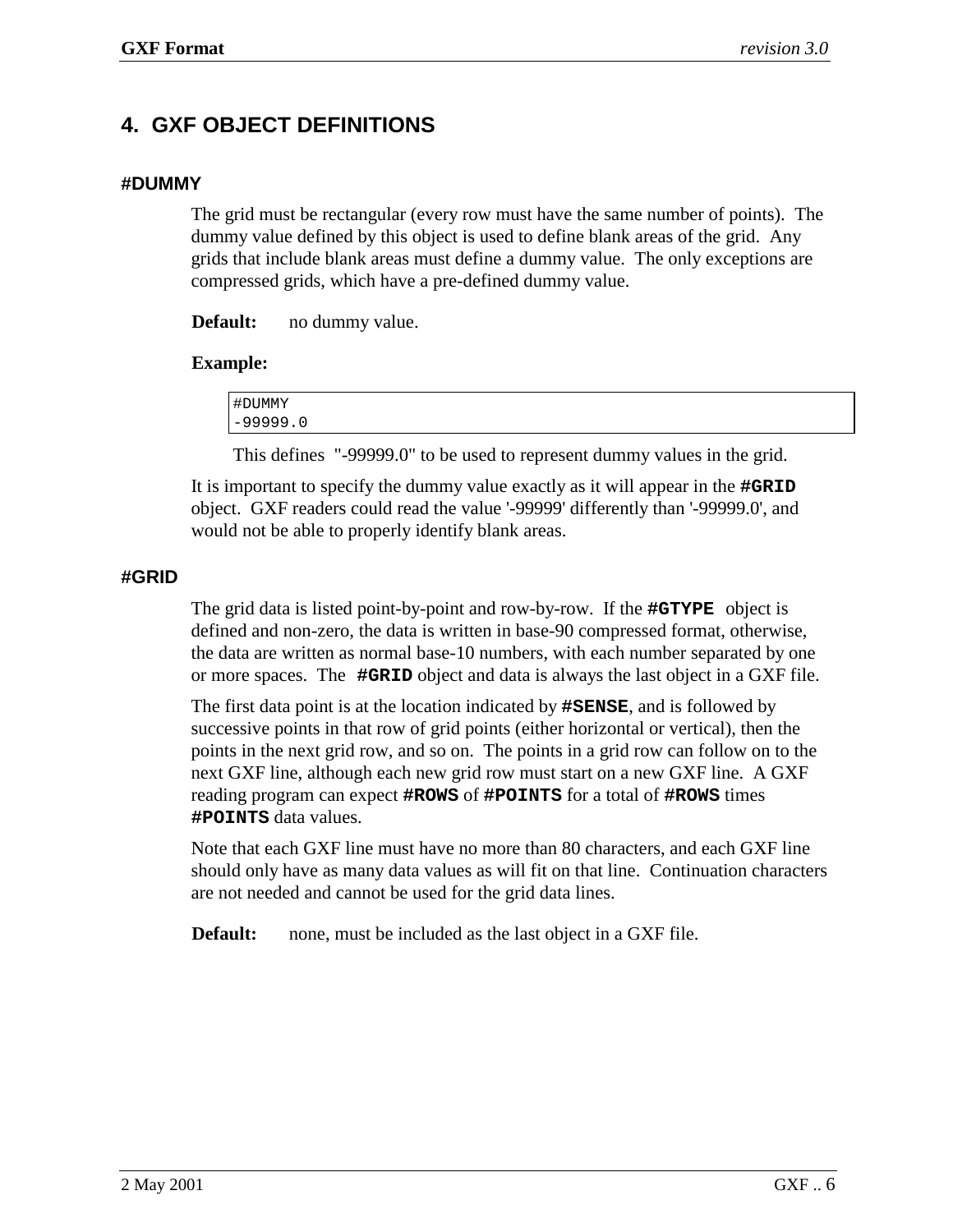#### <span id="page-8-0"></span>**Example:**

A 5 by 4 point grid in uncompressed format:

| #GRID |                                    |  |
|-------|------------------------------------|--|
|       | 135.28 122.21 119.64 163.25 199.15 |  |
|       | 145.38 132.45 120.32 121.41 205.18 |  |
|       | 140.13 151.48 132.91 119.12 219.67 |  |
|       | 132.67 150.56 140.45 102.89 218.41 |  |

or:

#GRID 135.28 122.21 119.64 163.25 199.15 145.38 132.45 120.32 121.41 205.18 140.13 151.48 132.91 119.12 219.67 132.67 150.56 140.45 102.89 218.41

### *Compression*

If the  $\#GTypeE$  object has been defined (and is  $> 0$ ), each grid point is expressed as a base-90 integer of a fixed length specified by **#GTYPE**. If the **#GTYPE** object is not present before the **#GRID** object, the grid data is uncompressed. Although a compressed GXF file is less readable, the advantage of a smaller file can be important for large grids.

Using the base-90 numbering system, a grid data value (Z) is first converted to a whole number (positive integer) using the SCALE and OFFSET defined by the **#TRANSFORM** object:

**I90 = (Z - OFFSET) / SCALE**

where

| <b>190</b> whole number used to represent grid values in the GXF file. |
|------------------------------------------------------------------------|
| <b>z</b> real grid value                                               |
| <b>OFFSET</b> specified by #TRANSFORM                                  |
| <b>SCALE</b> specified by #TRANSFORM                                   |

The offset and scale are chosen to transform the original grid value to the range 0 to **(90P-1)**, where **P** is the number of base-90 digits defined by **#GTYPE**.

Base-90 digits use ASCII characters in the range 37 to 126 ("**%**" to "**~**"), with the most significant character first (just as base-10 numbers use ASCII characters 48 to 57, which are characters "0" to "9"). Each grid value occupies a fixed number of characters specified by the **#GTYPE** object and there are no spaces between values. For example, assuming 3 digit base-90 numbers (**#GTYPE** set to 3), the base-90 number "**%%%**" (ASCII codes 37 37 37) is a base-10 number 0, base-90 number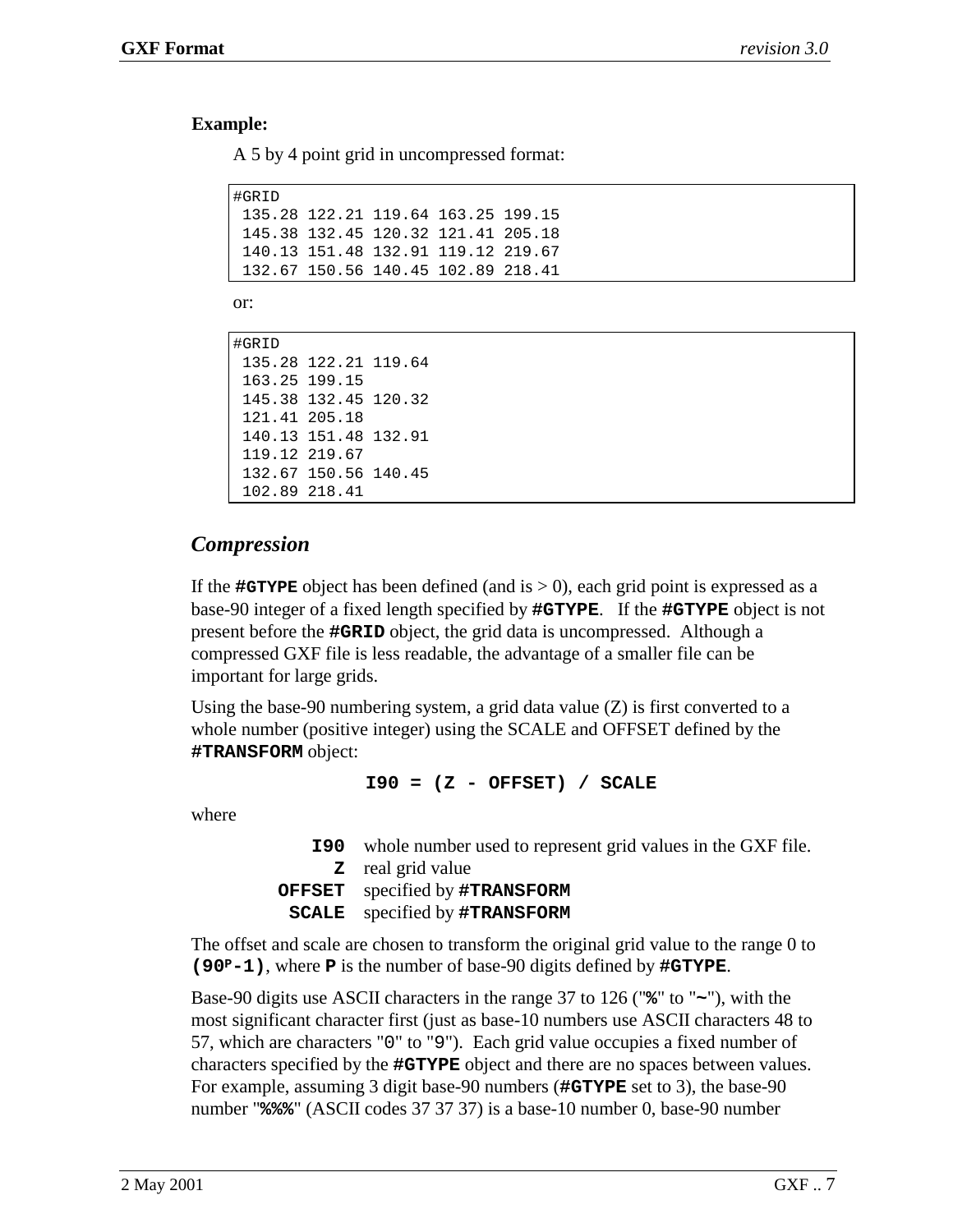"**%%&**" (ASCII 37 37 38) is a base-10 number 1, and the base-90 number "**~~~**" (ASCII 126 126 126) is a base-10 number 728,999 (903 - 1).

Grid dummy values are always expressed as "**!**" characters (ASCII 33), so a 3 digit dummy value would be "**!!!**".

Series of consecutive grid values can be further compressed using a repeat code. The repeat character is **"** (ASCII 34) and must be duplicated **#GTYPE** times, to be followed by the number of times to repeat the following base-90 number. For example, assuming a **#GTYPE** value of 3, a repeat count has the following format:

#### **"""NNNxxx**

where **"""** indicates the start of a repeat sequence **NNN** is a base-90 integer that specifies the number of times to repeat the following value **xxx** is the base-90 grid value to be repeated, or "**!!!**" if the value is a dummy

The 3 and 2 digit repeat sequences to represent 10 dummy values in a row would be:

| 3-digit:    | """%%/!!! |
|-------------|-----------|
| $2$ -digit: | 118/11    |

Any lines within a compressed data object that begin with a "**\$**" character in column 1 are skipped and can be used to add comments to the compressed data. Comments might be used to indicate the grid row number, for example.

Just as with uncompressed data, values in a grid row can follow to the next data line and new grid rows must start on a new line. Each row of the GXF file must have no more than 80 characters. If more than one line is required for a grid row, the line break must be at an integer multiple of **#GTYPE**. Three item repeat codes may also be split between lines.

#### **Example:**

Following is the same 5 by 4 point grid as in the previous example, but in compressed format using a precision of 3 characters per grid value. Note that **#GTYPE** is required, and **#TRANSFORM** would be required if the original data were not whole numbers in the range 0 to 728,999.

```
#TRANSFORM
0.005,-3.835000000000000
#GTYPE
3
#GRID
(L2)/(.)H)0@*&,(bZ(Er(*v(-B*3P
(Vx(p2(Ft((:*Sb
(FD(n.(W^'^4*Pt
```
Additional compressed examples are shown in the **EXAMPLES** section.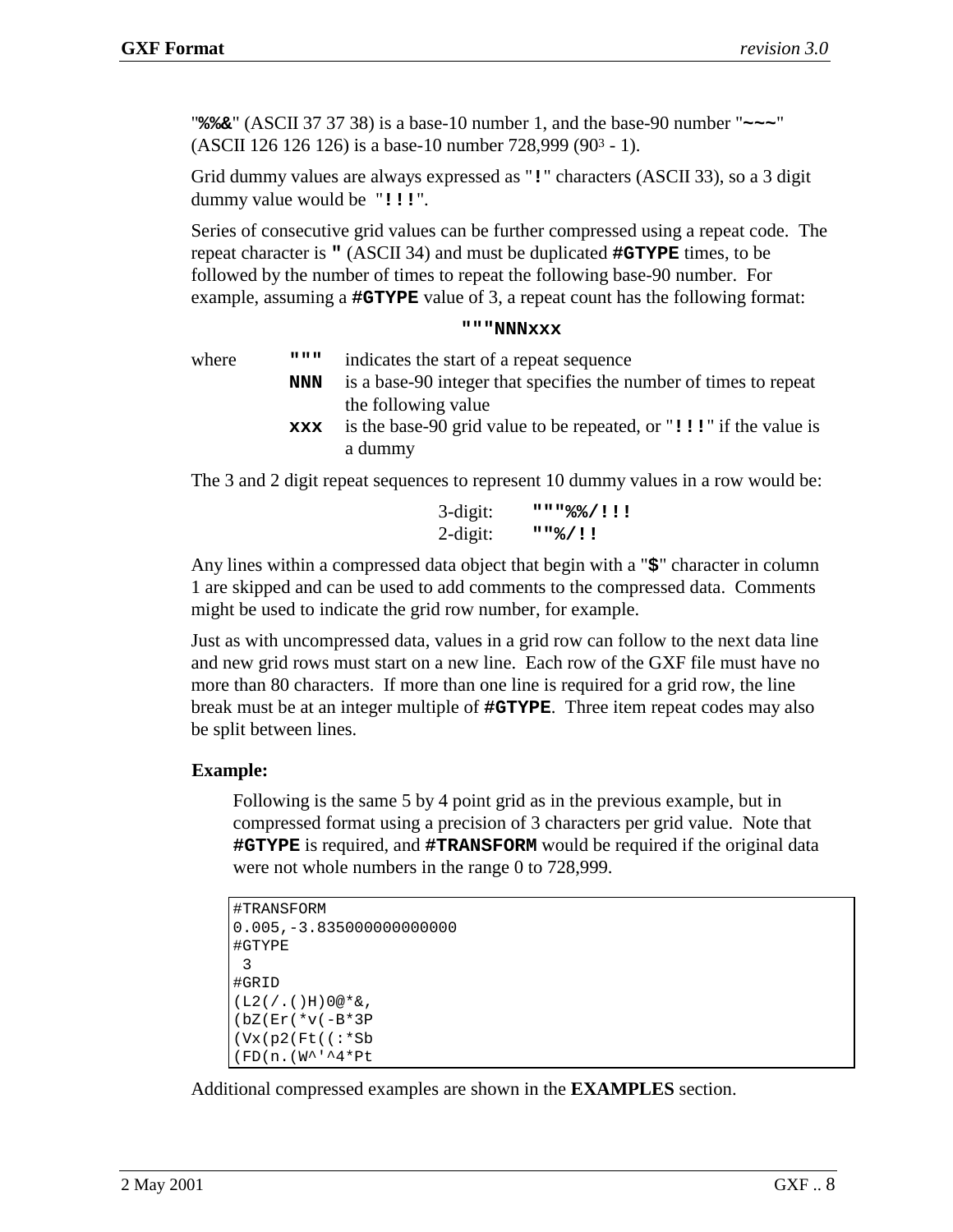#### <span id="page-10-0"></span>**#GTYPE**

This object is used to specify the number of digits to use for base-90 compression of the grid data. If not specified, or if 0 digits are specified, base-90 compression of the data is not used. Refer to the description of base-90 compression under the **#GRID** label definition. The precision obtained by different numbers of characters (calculated as 90 raised to the power of the **#GTYPE**) is as follows:

| $\text{\#GTypeE} = 1$ | 1 in 90, sufficient for 4-bit data                            |
|-----------------------|---------------------------------------------------------------|
| # $G$ TYPE = 2        | 1 in 8,100, sufficient for 8-bit data                         |
| # $G$ TYPE = 3        | 1 in 729,000, sufficient for 16-bit data and most 32-bit data |
| # $G$ TYPE = 4        | 1 in 65,610,000, sufficient for almost all 32-bit data        |
| # $G$ TYPE = 5        | 1 in 5,904,900,000, sufficient for most data applications     |
|                       |                                                               |

**Default:** If  $\#G\mathbf{Type}$  is not present, or the number of digits is set to 0, grid compression is not used. If present, a precision must be defined (typically between 1 and 5, with 4 recommended).

### **#MAP\_PROJECTION**

This defines the name and parameters of the Projected Coordinate System or Geographic Coordinate System to which the grid is related, if known. The design of this object is based on the coordinate system model described by EPSG and POSC, which distinguish between a *Geographic Coordinate System* and a *Projected Coordinate System*.

#### *Geographic Coordinate System*

A *Geographic Coordinate System* is a 2- dimensional coordinate system that uses latitude and longitude coordinates on a particular geodetic datum. It requires the identification of a geodetic datum, which includes the datum name, an ellipsoid definition and prime meridian. Common Geographic Coordinate Systems of the world are listed in the code range 4000 to 4999 in the "Coordinate system" table of the EPSG Geodesy Parameters (version 5.1). (Refer to the EPSG and POSC information sources noted in the References for further information.) EPSG Geographic Coordinate System names use the geodetic datum abbreviation or, if no abbreviation exists, the geodetic datum name.

Note that Geographic Coordinate Systems do not define geodetic datum transformation parameters to convert between systems. Coordinates may be converted between datums using a number of different methods, the most common of which are the Position Vector 7-parameter geocentric tranformation (Bursa-Wolf or Helmert transform), 3-parameter transformation (Molodenski) and the use of direct look-up tables (such as NADCON in the continental U.S., and NTv2 in Canada). If desired, a preferred 7-parameter or 3-parameter geocentric transformation may be defined separately using the #GEODETIC\_TRANSFORMATION object. Defining a geocentric transformation allows a GXF reader application to use the GXF grid in different geodetic datums.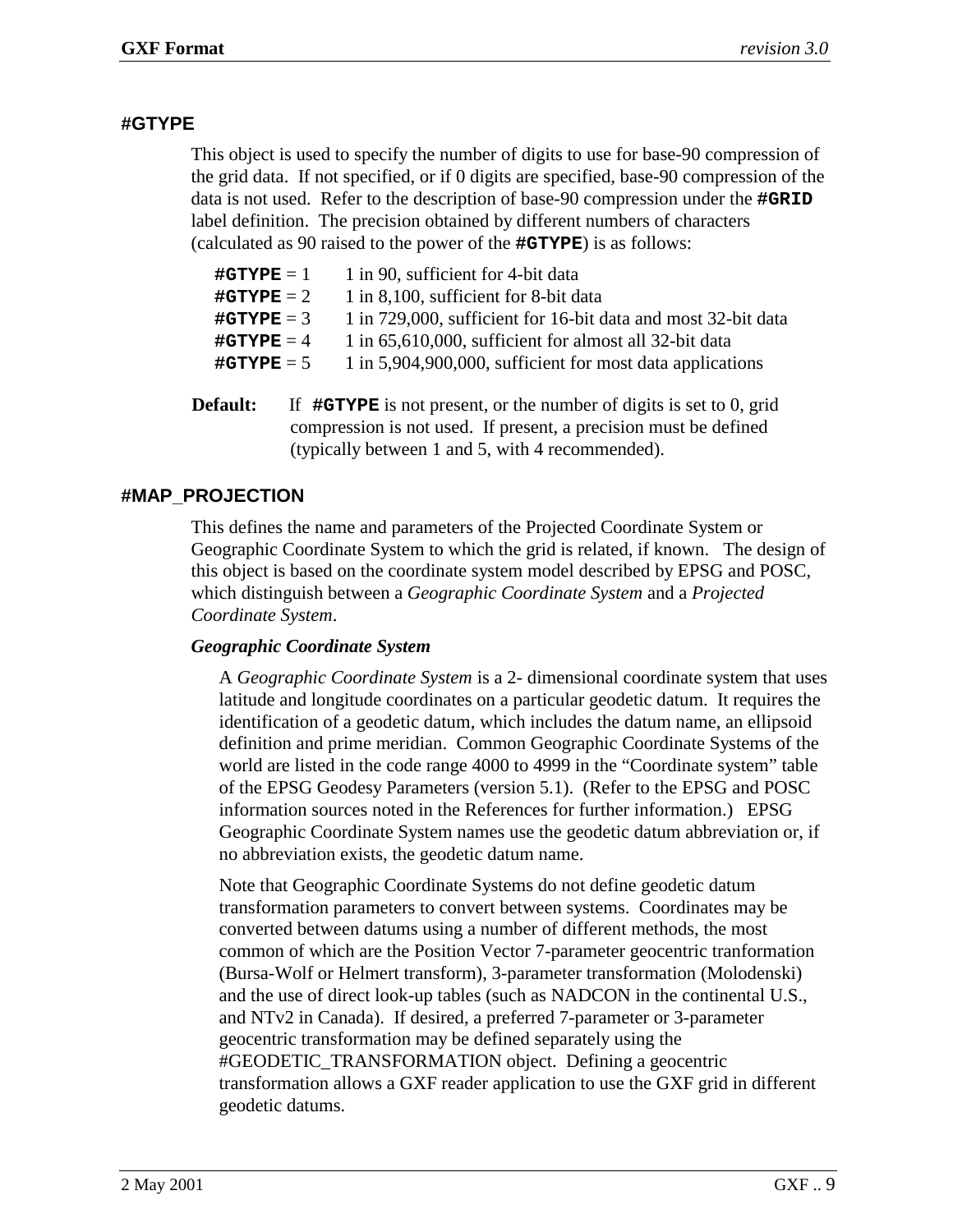#### *Projected Coordinate System*

A *Projected Coordinate System* is a Geographic Coordinate System together with a map projection system that is used to transform (latitude, longitude) coordinates of the Geographic Coordinate System to projected coordinates (Easting, Northing). POSC and EPSG Projected Coordinate System names are composed by concatenating the geodetic datum abbreviation (if one exists) or name (if no abbreviation) and the map projection name or abbreviation separated by "/" (space forward-slash space) characters.

For example, the Projected Coordinate System "NAD83 / UTM zone 17N" defines both the Geographic Coordinate System, "NAD 83", and the projection system, "UTM zone 17N", which is a Transverse Mercator projection with standard defined transformation parameters and length units. Common Projected Coordinate Systems of the world are listed in the code range 2000 to 3999 and 20000 to 32766 in the "Coordinate system" table of the EPSG Geodesy Parameters (version 5.1).

EPSG and POSC names are case sensitive. Any name may be used if the EPSG or POSC name is not known, and the name must begin with a "\*" character. For example, the South American Magnetic Mapping Project spherical coordinate system is not defined in EPSG (as of the date of this document), so it is commonly named "\*SAMMP".

Two data lines are required to define a Geographic Coordinate System and three data lines are required to define a Projected Coordinate System (*Note:* Names that include spaces must be enclosed by double quotes):

*"coordinate system" "datum", semi-major axis, inverse flattening OR eccentricity, prime meridian "projection method", parameters* 

| "coordinate system" | The unique key name of the coordinate system. This is<br>the "COORD SYS EPSG NAME" field value in the<br>"Coordinate System" table of EPSG.                                                                                                          |  |  |
|---------------------|------------------------------------------------------------------------------------------------------------------------------------------------------------------------------------------------------------------------------------------------------|--|--|
|                     | Projected Coordinate System names are composed by<br>concatenating the geodetic datum abbreviation or name<br>(if no abbreviation exists) and the map projection name<br>or abbreviation separated by "/" (space forward-slash<br>space) characters. |  |  |
|                     | Geographic coordinate systems names use the geodetic<br>datum abbreviation or, if no abbreviation exists, the<br>geodetic datum name.                                                                                                                |  |  |
| "datum"             | The name of the geodetic datum, which will be the<br>"COORD SYS EPSG NAME" field value in the<br>"Coordinate System" table of EPSG for EPSG codes in                                                                                                 |  |  |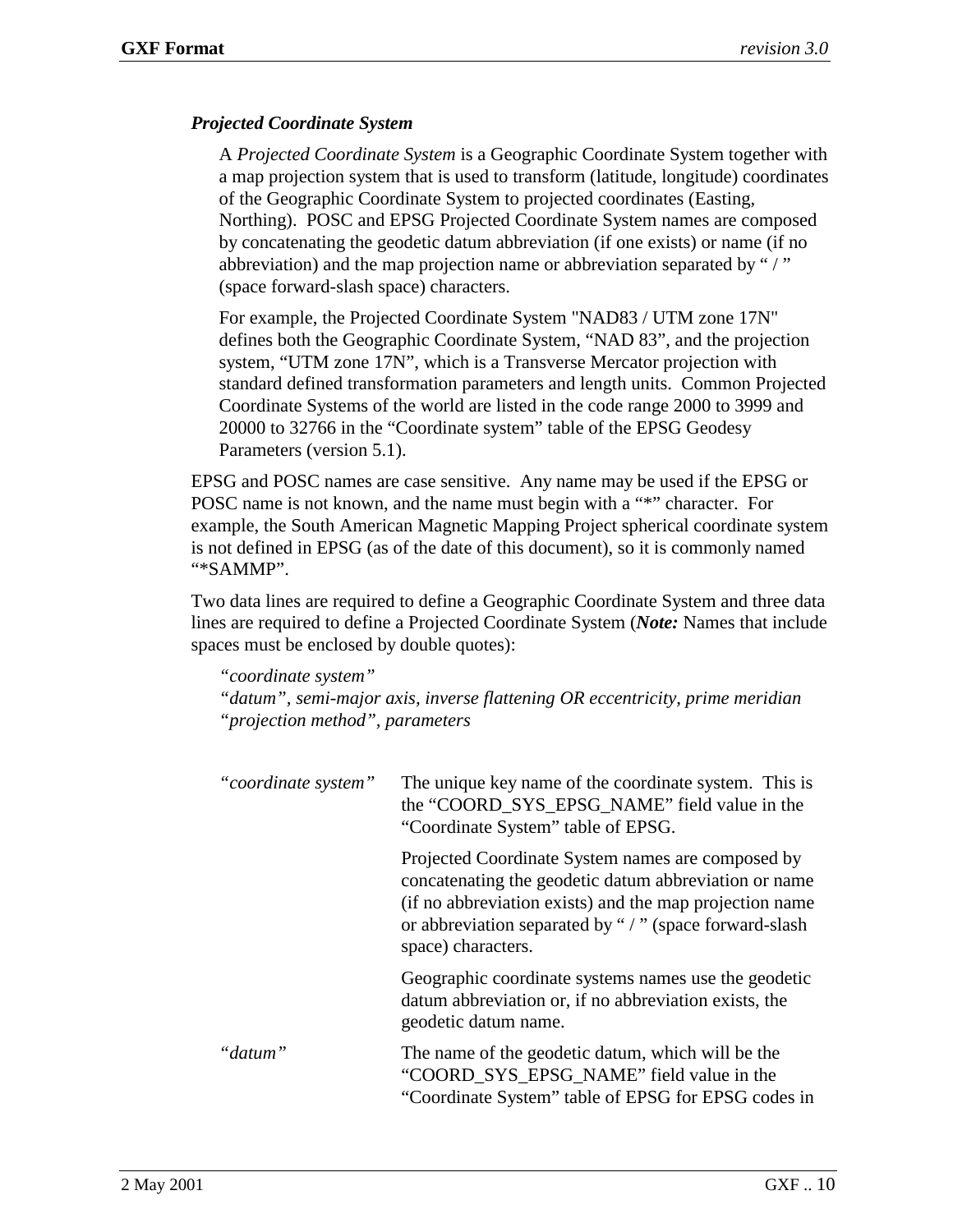|                                    | the range 4000 to 4999. Note that for Geographic<br>Coordinate Systems, the "coordinate system" and<br>" <i>datum</i> " names will be the same.                                                                                                                                                                                                                                                                                                                                                                      |
|------------------------------------|----------------------------------------------------------------------------------------------------------------------------------------------------------------------------------------------------------------------------------------------------------------------------------------------------------------------------------------------------------------------------------------------------------------------------------------------------------------------------------------------------------------------|
|                                    | There are times where only the ellipsoid is known (not<br>the datum). This is an ambiguous coordinate system, and<br>a GXF writer should attempt to determine a correct<br>datum if possible. However, such coordinate systems<br>can be described in EPSG and GXF by using a system<br>from the code range 4001 to 4030 in the EPSG<br>"Coordinate System" table. For example, a coordinate<br>system based on the Clarke 1880 ellipsoid would be<br>named "Unknown datum based upon the Clarke 1880<br>ellipsoid". |
| semi-major axis                    | The ellipsoid semi-major axis in metres. This should be<br>the value in the SEMI_MAJOR_AXIS field of the<br>"ellipsoid" table in EPSG, converted to metres.                                                                                                                                                                                                                                                                                                                                                          |
| inverse flattening OR eccentricity | The ellipsoid inverse-flattening or the eccentricity.<br>Values greater than 1.0 are assumed to be inverse-<br>flattening (INV_FLATTENING from the "ellipsoid"<br>table in EPSG). Values less than or equal to 1.0 are<br>assumed to be eccentricity. Eccentricity and inverse<br>flattening are related as follows:                                                                                                                                                                                                 |
|                                    | flattening $= 1 /$ inverse flattening                                                                                                                                                                                                                                                                                                                                                                                                                                                                                |
|                                    | $=$ (semi-major axis – semi-minor axis) /<br>semi-major axis                                                                                                                                                                                                                                                                                                                                                                                                                                                         |
|                                    | eccentricity = $\sqrt{(2*flattening - flattening*flattening)}$                                                                                                                                                                                                                                                                                                                                                                                                                                                       |
|                                    | Spherical ellipsoids (where the semi-major $axis = semi$<br>minor axis) will have an eccentricity of 0.0.                                                                                                                                                                                                                                                                                                                                                                                                            |
| prime meridian                     | The location of the prime meridian in degrees relative to<br>Greenwich (negative in the Western hemisphere). This is<br>the value in the GREENWICH_LONGITUDE field of<br>the "Prime meridian" table in EPSG, converted to<br>decimal degrees.                                                                                                                                                                                                                                                                        |
| "projection method"                | The name of the projection method, which must be one<br>of the CTRF_METHOD_EPSG_NAME field entries in<br>the code range 9801 to 9899 from the "Transformation"<br>Method" table of EPSG. This line is not required for a<br>Geographic Coordinate System.                                                                                                                                                                                                                                                            |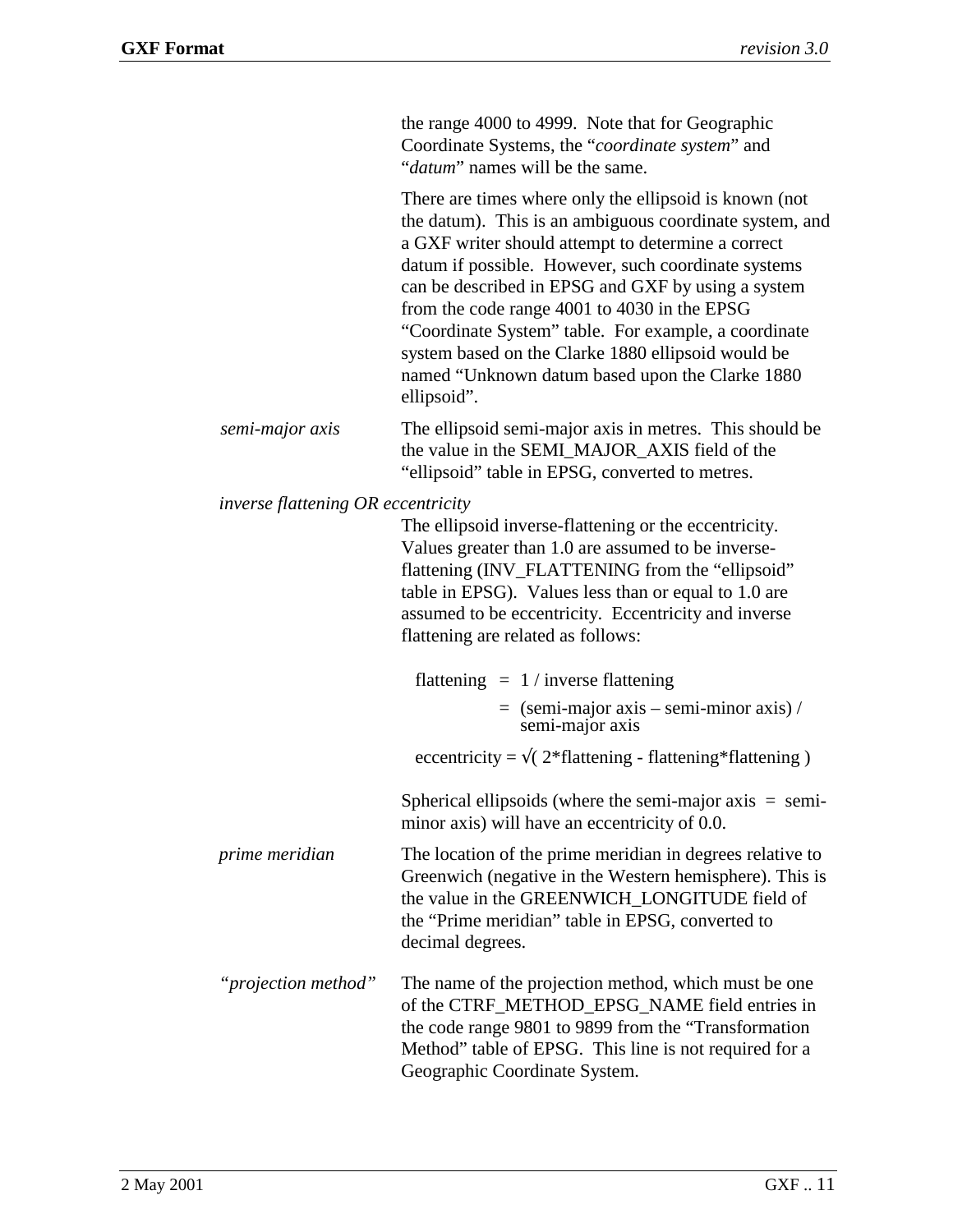User defined names cannot be used for the projection method because the parameter list cannot be defined.

*parameters* A comma delimited list of values that define all the parameters required by the projection method mathematics. The list of required parameters depends on the projection type, and the requirements are specified in Table 1. Note that angular parameters must be specified in degrees, and distance units must be specified in standard metres, regardless of the natural unit of the projection system. Be careful to use the correct conversion factor to convert from natural units to metres, particularly for False Easting and False Northing in nonmetric systems. Refer to the conversion factors in the "Unit of Measure" table of EPSG, or Table 2 in section 5. Name Tables.

The EPSG "Coordinate System" table contains only coordinate systems in common use. The special requirements of exploration have resulted in the creation of numerous "ad-hoc" coordinate systems to suit the needs of a particular exploration project. To account for this, GXF-3 requires the explicit definition of all numeric parameters that describe a coordinate system be. GXF readers that can determine parameters based on the EPSG (or POSC) names, or similar aliases, may ignore the GXF parameters. GXF readers that do not have pre-defined parameters may use the provided parameter values. GXF writers should ensure that the provided parameters are correct for the most recently defined EPSG coordinate system at the time the GXF is created.

User defined coordinate systems may in fact map to a known coordinate system in a GXF reader's environment. It is the responsibility of the GXF reader to determine this mapping if it is important to the reader. Further, GXF writers may create "adhoc" coordinate systems even if a particular coordinate system is defined in EPSG, although the use of EPSG systems is strongly encouraged. This allows GXF files to be created for coordinate systems that do not exist in the EPSG standard tables at the time the GXF is created, although the systems may be added to the tables at some time in the future.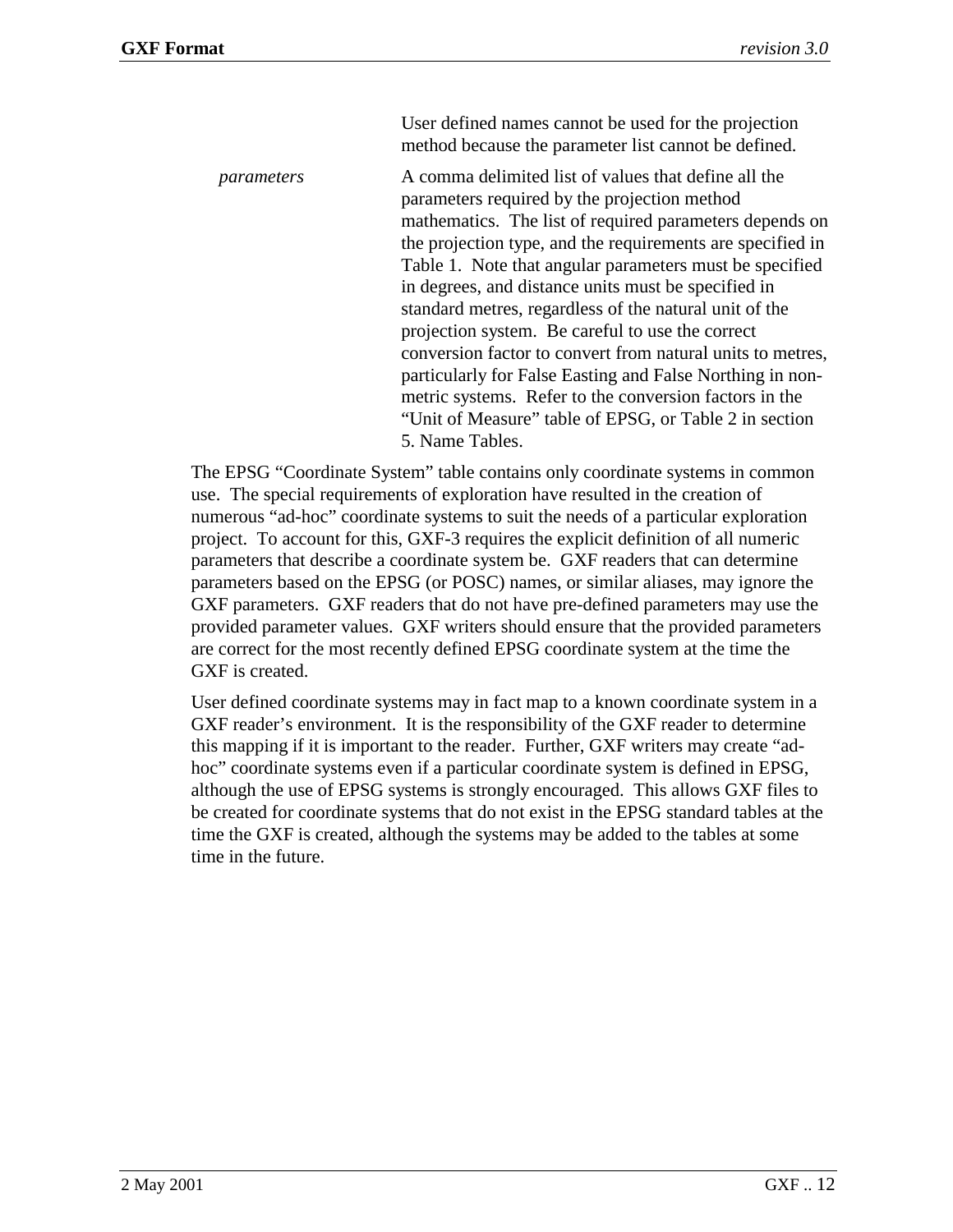<span id="page-14-0"></span>**Default:** If the **#MAP\_PROJECTION** object is not defined, the recipient of the GXF data will be left to determine the coordinate system by some other means.

#### **Examples:**

```
#MAP_PROJECTION
"NAD27 / Ohio North"
"NAD27",6378206.4,0.082271854,0
"Lambert Conic Conformal (2SP)",40.4333333333,41.7,39.6666666667,\
-82.5,609601.22,0
#MAP_PROJECTION
"NAD83"
"NAD83",6378137,298.2572221,0
#MAP_PROJECTION
"*SAMMP sphere / *SAMMP grid projection"
"*SAMMP sphere",6378249.145,0.0,0
"Mercator",0.0,0.0,1.0,0.0,0.0
```
#### **#MAP\_DATUM\_TRANSFORM**

A geodetic datum transformation is not part of a coordinate system definition. *(despite many coordinate conversion applications incorrectly making it so)*. However it may be useful to relate the described coordinate system datum to another datum (usually WGS 84) by describing a "preferred" datum transformation. GXF-3 supports the description of a Position Vector 7-parameter geocentric transformation, which can also be used to approximate the 3-parameter Molodenski transformation. By providing this information, a GXF grid might be directly displayed or used in any other known datum without the need for additional information.

Two data lines are required to define a geodetic transformation:

*"datum transform",dX, dY, dZ, Rx, Ry, Rz, scale, "target datum"* 

| "datum transform"  | A unique name of the datum transformation, which is<br>either user defined or is one of the names listed in the<br>COORD TRF EPS NAME field in the "Coordinate"<br>transformation" table in EPSG. User defined names<br>must begin with the "*" character. |
|--------------------|------------------------------------------------------------------------------------------------------------------------------------------------------------------------------------------------------------------------------------------------------------|
| $dX$ , $dY$ , $dZ$ | Translation vector in metres to be <i>added</i> to a geocentric<br>Cartesian coordinate point in the projection to produce<br>geocentric Cartesian coordinate in the "target datum".                                                                       |
| Rx, Ry, Rz         | Rotations in arc-seconds (degrees/3600) to be added to a<br>geocentric Cartesian coordinate point vector in the<br>projection to produce a geocentric Cartesian coordinate<br>vector in the target system. The Positional Vector sign                      |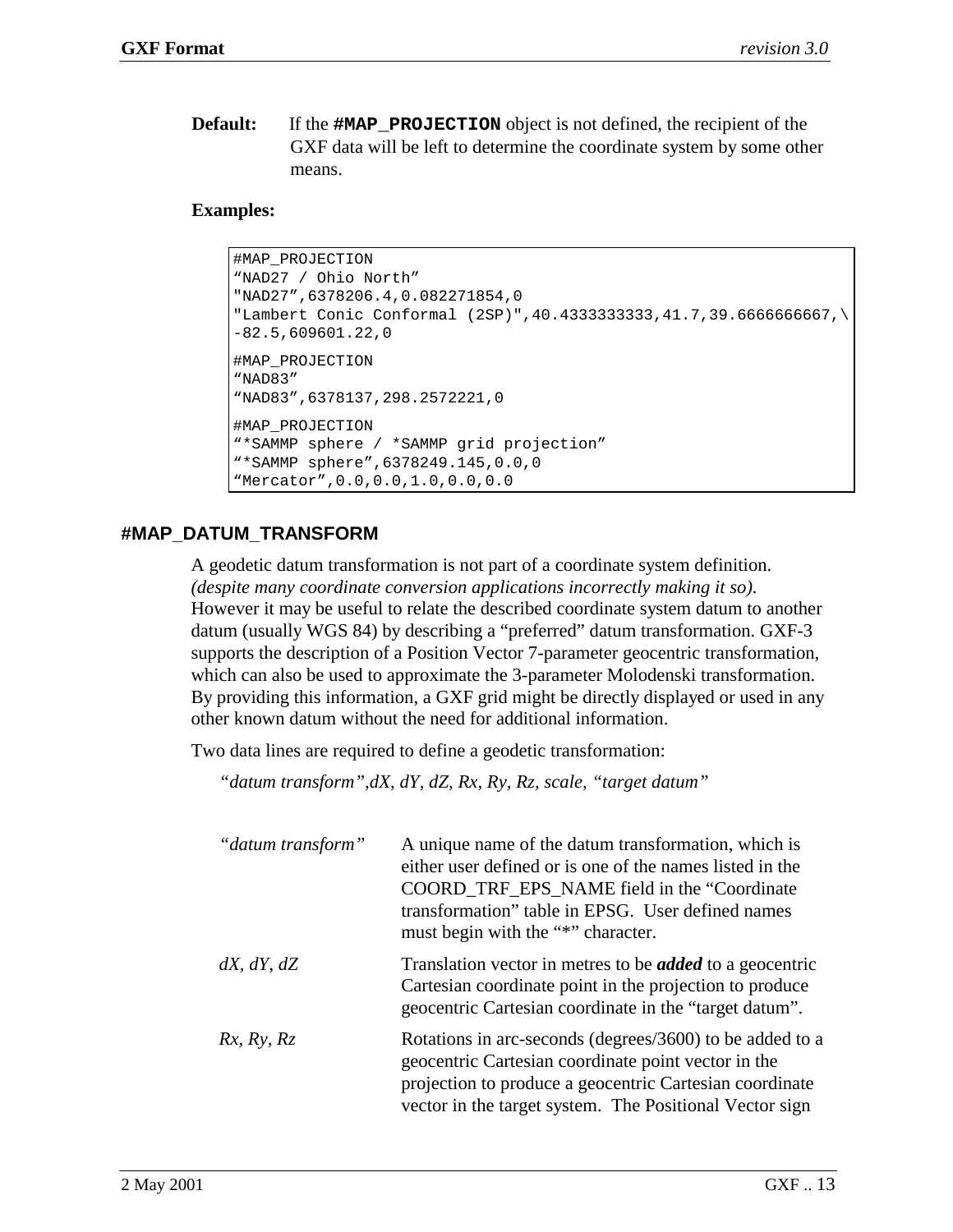<span id="page-15-0"></span>

|                | convention is such that a positive rotation about an axis<br>is defined as a clockwise rotation of the position vector<br>when viewed from the positive direction of the axis. For<br>example, a positive rotation about the Z axis $(Rz)$ will<br>result in a larger longitude.                                                                    |
|----------------|-----------------------------------------------------------------------------------------------------------------------------------------------------------------------------------------------------------------------------------------------------------------------------------------------------------------------------------------------------|
|                | Note that the "Positional Vector" sign convention is<br>opposite to the "Coordinate Frame Rotation" method that<br>is commonly used in the USA E&P industry.                                                                                                                                                                                        |
| scale          | The scale correction to be multiplied by the geocentric<br>Cartesian coordinate in the map projection to obtain the<br>correct scale in WGS 84 coordinates. The <i>scale</i> is<br>expressed in ppm so that the true scale factor is $(1 +$<br>scale/1,000,000).                                                                                    |
| "target datum" | (optional) If the target geodetic datum is not WGS 84,<br>the name of the target system can be placed here. Note<br>that most software systems convert between datums by<br>moving first to WGS 84, then to the new datum.<br>Because of this, few applications are able to use<br>transform parameters for reference systems other than<br>WGS 84. |

Other transform methods, such as table look-ups (NADCON, NTv1, NTv2) or polynomial corrections (ED50 in the North Sea, Madrid datum in Spain), cannot be described in GXF. However, because these transformations are specific to particular datums, software that supports such methods may choose the appropriate method based on the geodetic datum name specified in the second line of the **#MAP\_PROJECTION** parameters.

#### **Example:**

```
#MAP_DATUM_TRANSFORM
"NAD27 to WGS 84 (6)",-8,159,175,0.0,0.0,0.0,1.0
```
#### **#POINTS**

The number of points in each grid row (horizontal or vertical as defined by the **#SENSE** object).

**Default:** no default - this object is required.

#### **Example:**

#POINTS 797

This specifies that each grid row has 797 data points.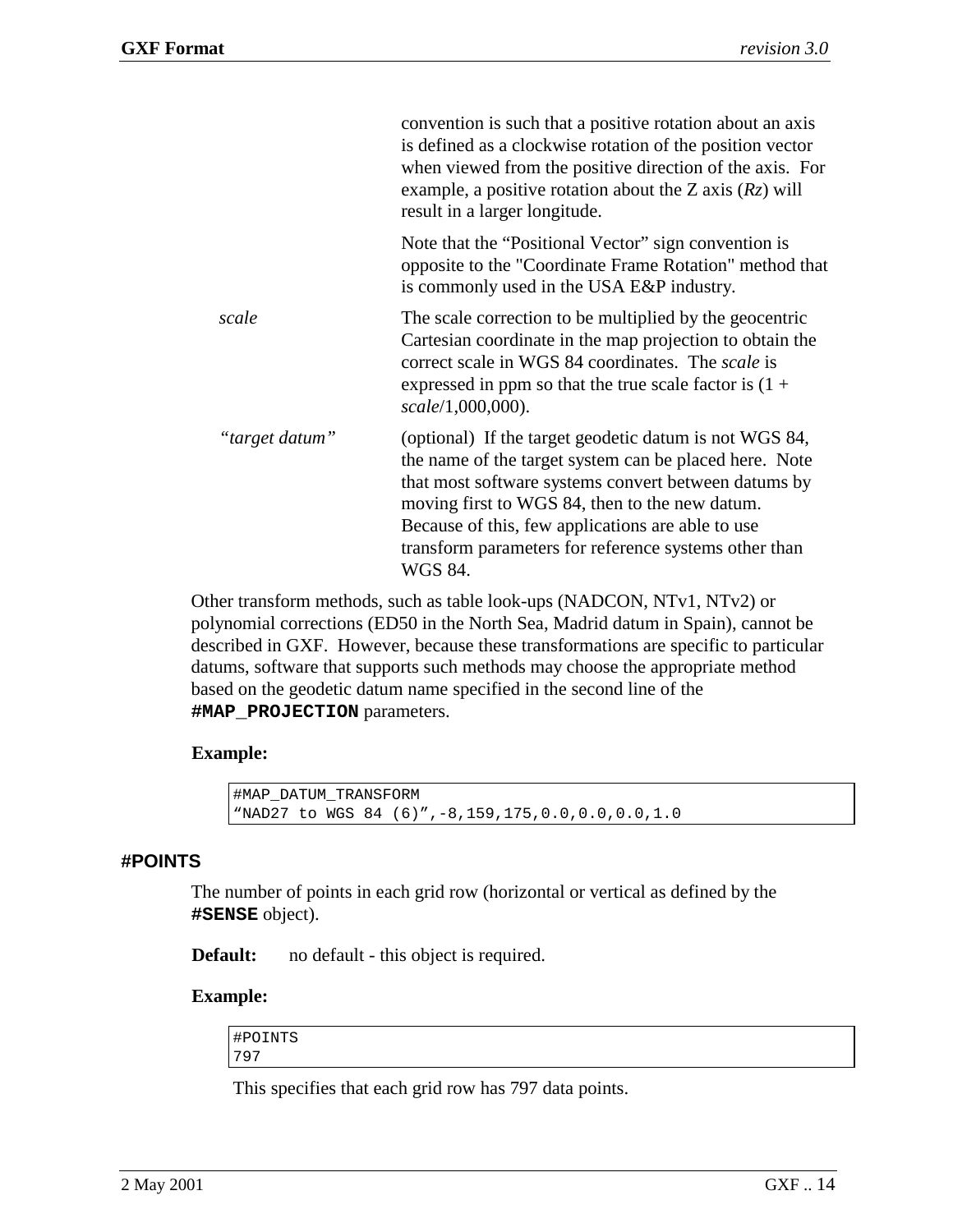#### <span id="page-16-0"></span>**#PTSEPARATION**

The separation between points in the grid. This should be in Base Coordinate System units (ground units for map based grids), which are defined by the **#UNIT\_LENGTH** object. If the grid is defined in geographic coordinates (longitude, latitude), the separation units must be decimal degrees and the **#UNIT\_LENGTH** is ignored.

**Default:** 1.0

#### **Example:**

```
#PTSEPARATION
25
#UNIT_LENGTH
m,1.0
```
The grid points are 25 metres apart.

### **#ROTATION**

The rotation angle of the grid. This is the counter-clockwise angle in degrees of the bottom edge of the grid with respect to the Base Coordinate System X axis. Rotation only has meaning for Base Coordinate Systems that use the same units on the X and Y axis.

**Default:** 0.0

#### **Example:**

| #ROTATION |  |  |
|-----------|--|--|
| $-35$     |  |  |
|           |  |  |

The grid is rotated -35 degrees (35 degrees clockwise) with respect to the Base Coordinate System (this is equivalent to an angle of 325 degrees).

#### **#ROWS**

The number of rows in the grid. A grid row (or vector) is a collection of consecutive grid points that represent the grid values along a horizontal or vertical line in the grid. The complete grid is then defined by a consecutive sequence of grid rows.

**Default:** no default - this object is required.

#### **Example:**

| #ROWS |  |  |  |
|-------|--|--|--|
| 1263  |  |  |  |

This specifies that there are 1263 rows of points in the grid.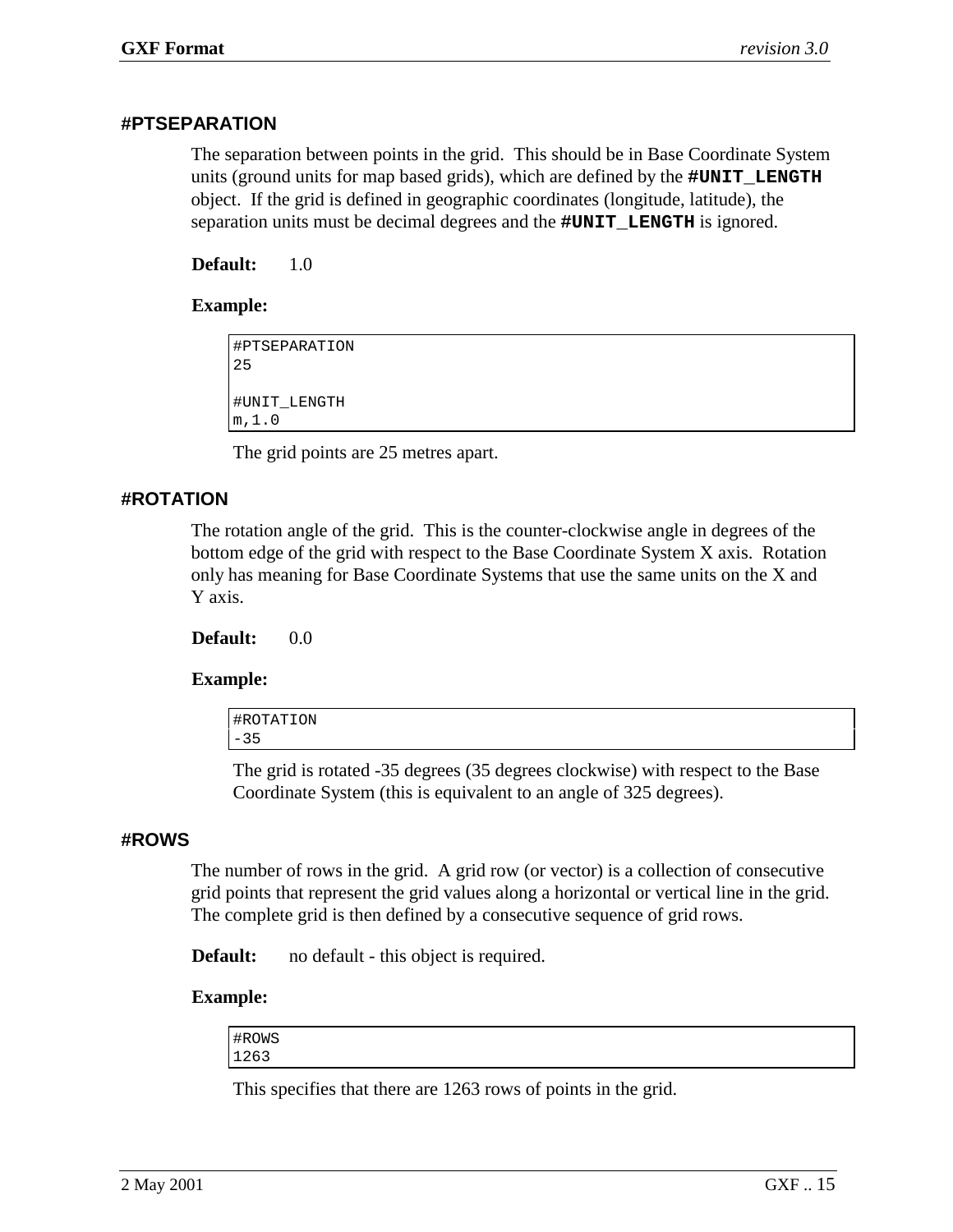#### <span id="page-17-0"></span>**#RWSEPARATION**

The separation between rows in the grid. These should be in Base Coordinate System units (ground units for map based grids), which are defined by the **#UNIT\_LENGTH** object. If the grid is defined in geographic coordinates (longitude, latitude), the separation units must be decimal degrees and the **#UNIT\_LENGTH** is ignored.

**Default:** 1.0

#### **Example:**

```
#RWSEPARATION
25
#UNIT_LENGTH
m,1.0
```
The grid rows are 25 metres apart.

#### **#SENSE**

The first point of the first row of the stored grid can be at any corner of the grid rectangle, and the grid rows can be run vertically or horizontally. The SENSE object defines this storage sense as follows:

- $\pm 1$  first point at bottom left of grid
- $\pm 2$  first point at upper left of grid
- $\pm 3$  first point at upper right of grid
- $±4$  first point at bottom right of grid

A positive SENSE stores rows in a right-handed sense; a negative SENSE stores rows in a left-handed sense. This means that if you were standing at the first grid point and looking into the grid, the first grid row would extend to your right for a right handed grid (positive sense), or to your left for a left handed sense (left-handed grid):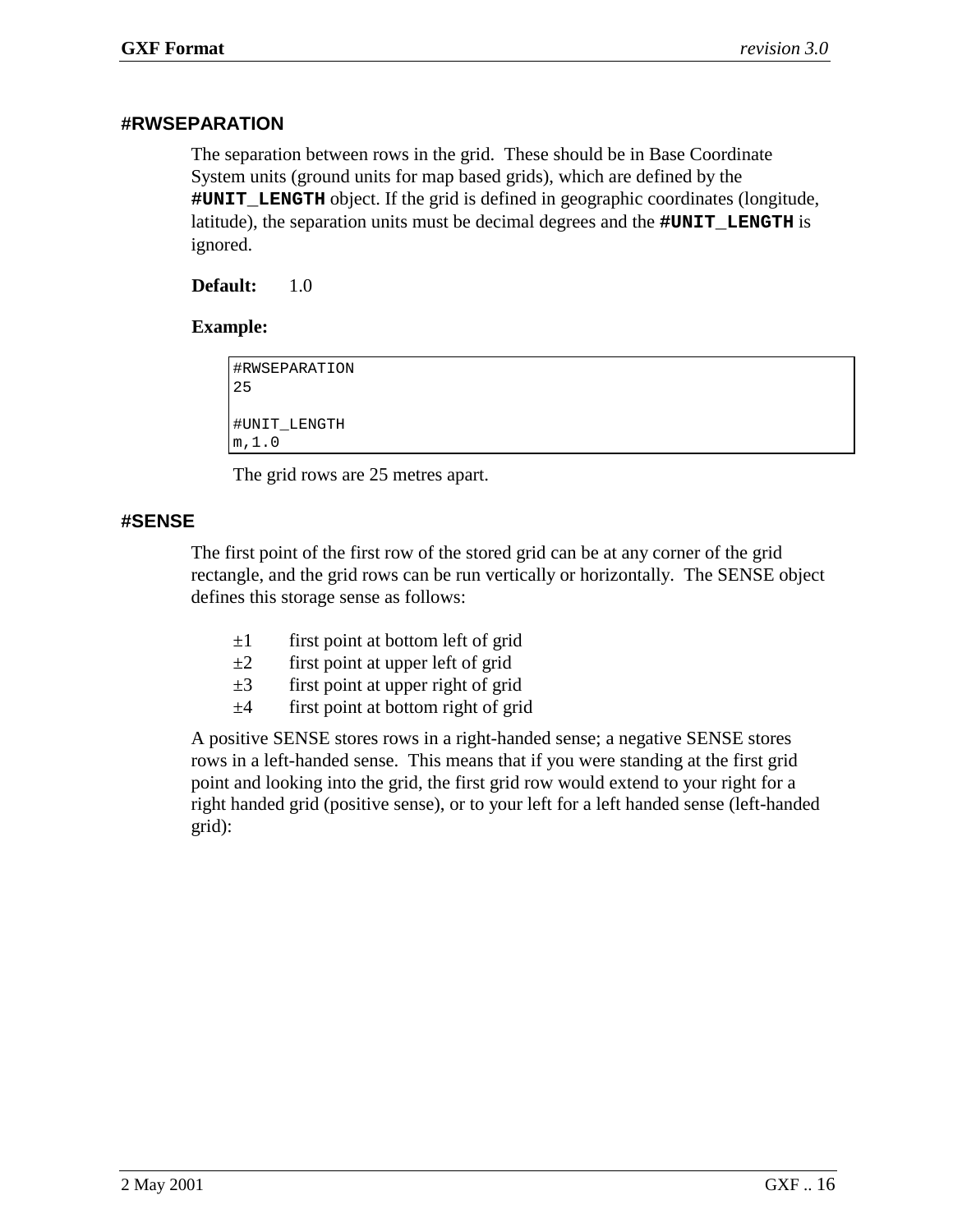<span id="page-18-0"></span>

The **SENSE** object is included to allow GXF files to be as compatible as possible with a number of existing ASCII grid formats. Almost all formats store gridded data point-by-point and row-by-row, although not always from the same grid corner. By including support for any combination of starting corner and storage sense, the effort necessary to convert existing ASCII grids to GXF files is minimized. In most cases one would only need to add the necessary header labels and specify the appropriate sense.

**Default:** 1 (first point at bottom left, rows left to right)

#### **Example:**

| $\overline{11}$<br>'FNRE<br>п<br>- 11                     |  |  |
|-----------------------------------------------------------|--|--|
| $\overline{\phantom{0}}$<br>$\overline{\phantom{a}}$<br>∠ |  |  |

This grid has the first point at the top left, with points in each row in order from left to right.

### **#TITLE**

A one line descriptive title of the grid. Some grid formats include textual descriptions of the grid, and this information can be placed in a **#TITLE** object. Double quotes surrounding the title are optional.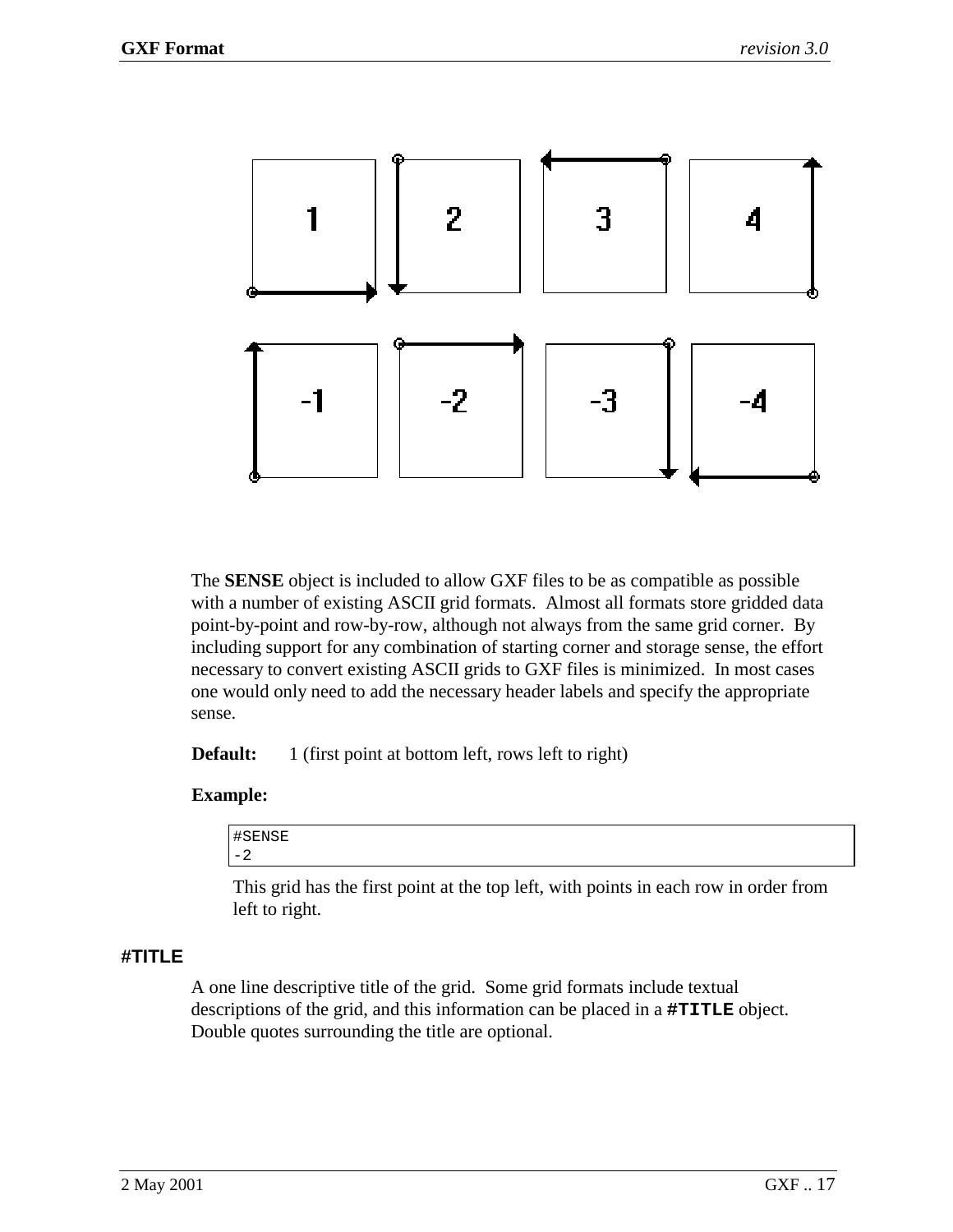<span id="page-19-0"></span>**Default:** blank title

#### **Example:**

#TITLE "Total Magnetic Field"

#### **#TRANSFORM**

This keyword is followed by two space or comma delimited numbers and an optional name on the same line:

| scale, offset, "name" |                                                                                                                                                                                                                  |
|-----------------------|------------------------------------------------------------------------------------------------------------------------------------------------------------------------------------------------------------------|
| scale, offset         | values used to transform the grid data values in the<br><b>#GRID</b> section to the working units defined by the<br><i>unit_key</i> and " <i>description</i> ":<br>working unit = $(GXF_value * scale) + offset$ |
| "name"                | An optional unit name description, normally the common<br>unit abbreviation.                                                                                                                                     |

This transformation also applies to the **#ZMINIMUM** and **#ZMAXIMUM** values if they are specified.

The **#TRANSFORM** information is also used to transform real data to integers for base-90 compression specified by the **#GTYPE** object, in which case a *scale* and *offset* should be chosen to maximize the dynamic range of the base-90 numbers.

**Default:** *scale* = 1.0, offset = 0.0, *name* unknown.

#### **Example:**

| #TRANSFORM         |  |  |
|--------------------|--|--|
| $0.01,56000,$ "nT" |  |  |

The **#GRID**, **#ZMINIMUM** and **#ZMAXIMUM** data will be multiplied by 0.01 and added to 56000 to produce units of nanotesla (nT).

#### **#UNIT\_LENGTH**

A conversion factor to convert the grid length units to metres in the projection. This is defined on one data line:

*"name",scale\_metres* 

"*name*" The length unit abbreviation selected from the EPSG compliant abbreviations in Table 2. If the unit abbreviation is not in the list, a user defined name may be used. User defined unit names must begin with a "\*"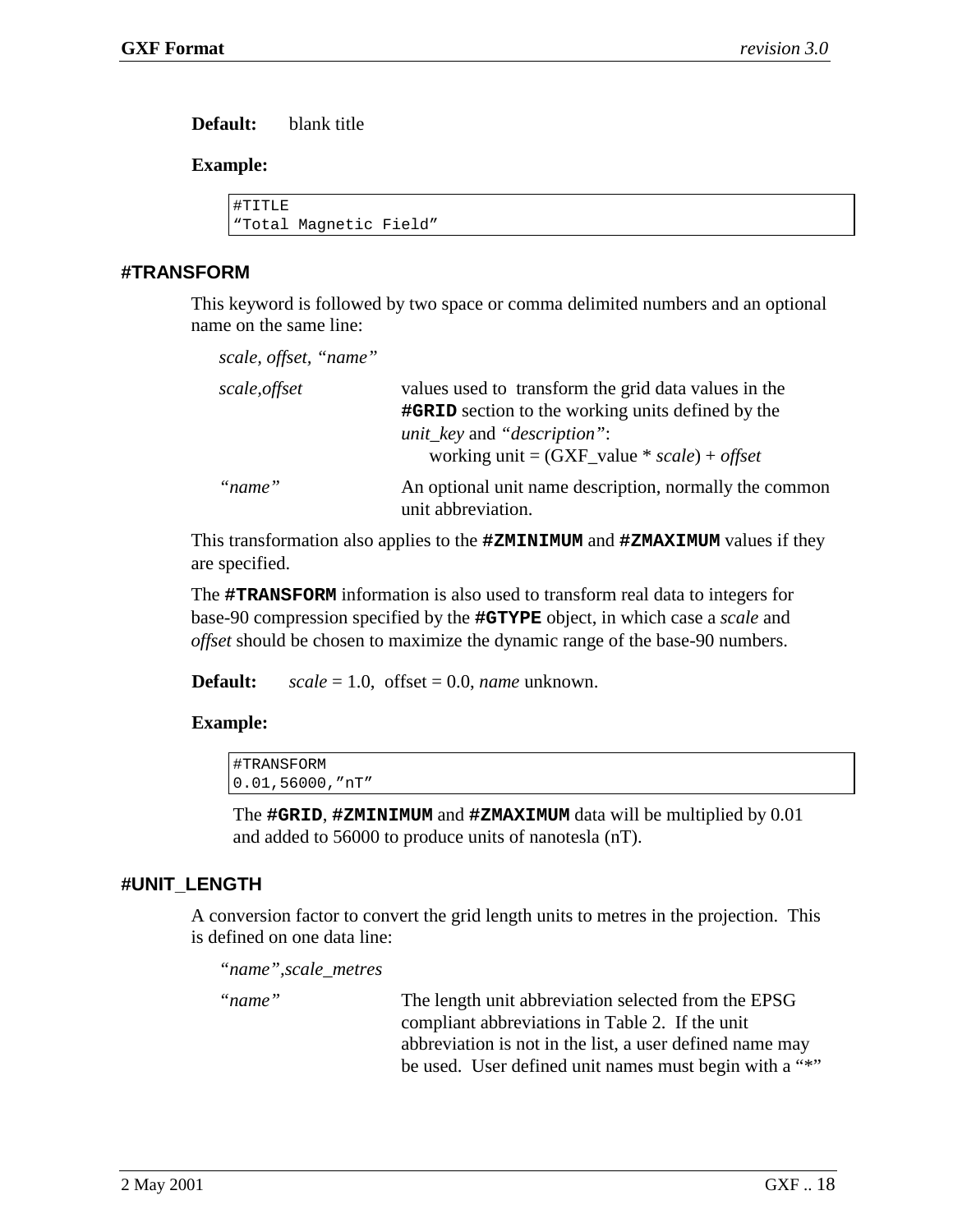<span id="page-20-0"></span>

|              | character. Names that contain spaces must be enclosed |
|--------------|-------------------------------------------------------|
|              | in double quotes.                                     |
| scale metres | A multiplying factor to convert grid length units to  |

**Default:** m,1.0

#### **Example:**

| #UNIT LENGTH<br>ft, 0.3048 |  |
|----------------------------|--|
|                            |  |

```
#UNIT_LENGTH
"ft US",0.3048006096012
```
metres.

For gridded data in a Geographic Coordinate System, units are assumed to be degrees of longitude and latitude in the local datum and the **#UNIT\_LENGTH** object can be ignored. If a **#UNIT\_LENGTH** object is created, it should be:

| #UNIT LENGTH |  |
|--------------|--|
| dega, 1.0    |  |

#### **#XORIGIN**

The X location of the bottom left corner of the grid in the Base Coordinate System (**x0** in Figure 1b). These must be defined in the units defined by **#UNIT\_LENGTH**, and in the coordinate space of the map projection, if defined.

#### **Default:** 0.0

#### **Example:**

| #XORIGIN |  |
|----------|--|
| 3197250  |  |

The grid origin is located at X coordinate 3,197,250 in the Base Coordinate System.

#### **#YORIGIN**

The Y location of the bottom left corner of the grid in the Base Coordinate System (Refer to Figure 1b). These must be defined in the units defined by **#UNIT\_LENGTH**, and in the coordinate space of the map projection, if defined.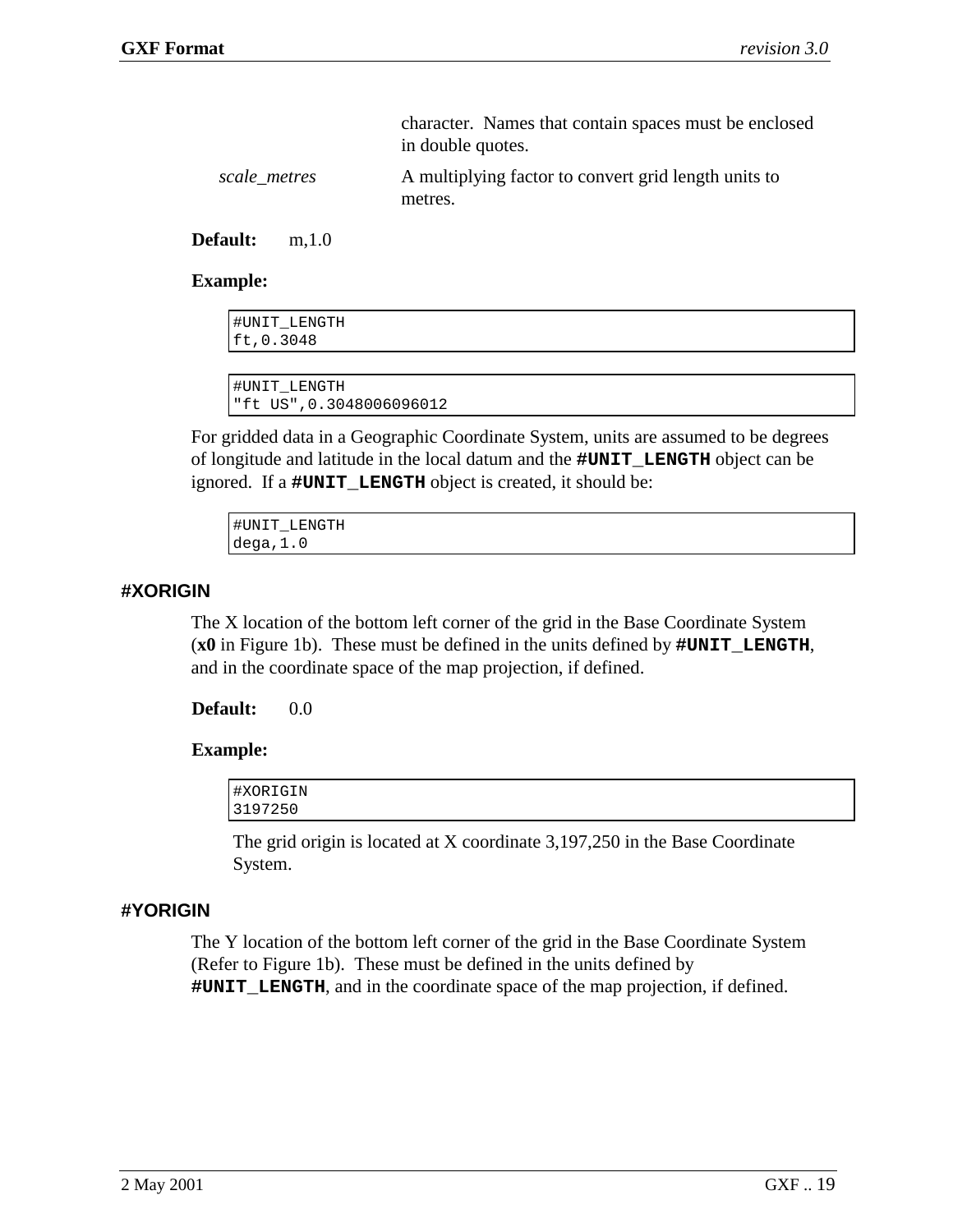<span id="page-21-0"></span>**Default:** 0.0

#### **Example:**

| #YORIGIN |  |
|----------|--|
| 52821300 |  |

The grid origin is located at Y coordinate 52,821,300 in the Base Coordinate System.

#### **#ZMAXIMUM**

The maximum Z data value in the grid in the units of the **#GRID** object.

**Default:** If not provided, a reading program that requires this information must read the **#GRID** data in order to determine the minimum and maximum values in the data.

#### **Example:**

| #ZMAXIMUM |  |  |
|-----------|--|--|
| 58650.0   |  |  |

The maximum Z value in the grid is 58,650.

#### **#ZMINIMUM**

The minimum Z data value in the grid in the units of the **#GRID** object.

**Default:** If not specified, a reading program that requires this information must read the **#GRID** data in order to determine the minimum and maximum values in the data.

#### **Example:**

| #ZMINIMUM |  |
|-----------|--|
| 42851.5   |  |

The minimum Z value in the grid is 42,851.5.

#### **##xxxx**

User defined labels. If anyone feels the need to add their own labels to the existing GXF standard, they can be added by using "**##**" as the prefix to the minimum four letter label. This label must not be the same as any existing defined label, otherwise it will be interpreted as the existing label. This prevents you from defining a label that may be defined in a later revision of the GXF standard. Such user-defined labels may be added to the standard at a later date if they prove to be widely used (by reducing them to a single "**#**"). Note that a good GXF reading program will skip and ignore any GXF labels that it does not understand, which means all "**##**" labels are ignored.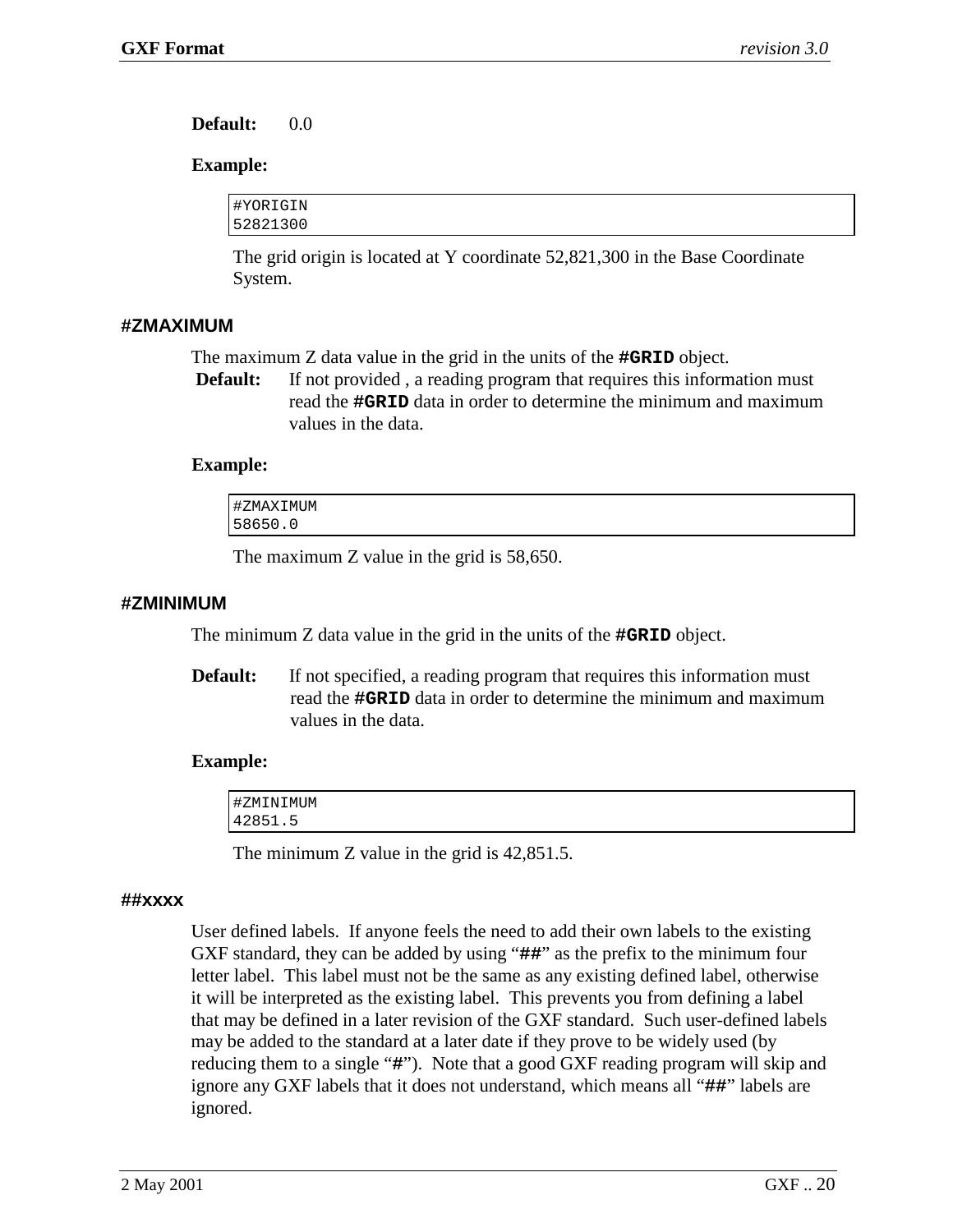# **Example:**

| ##CALIBRATE 857 |  |
|-----------------|--|
| 1.875, 2.0      |  |

A user-defined object is used to specify calibration coefficients for an instrument.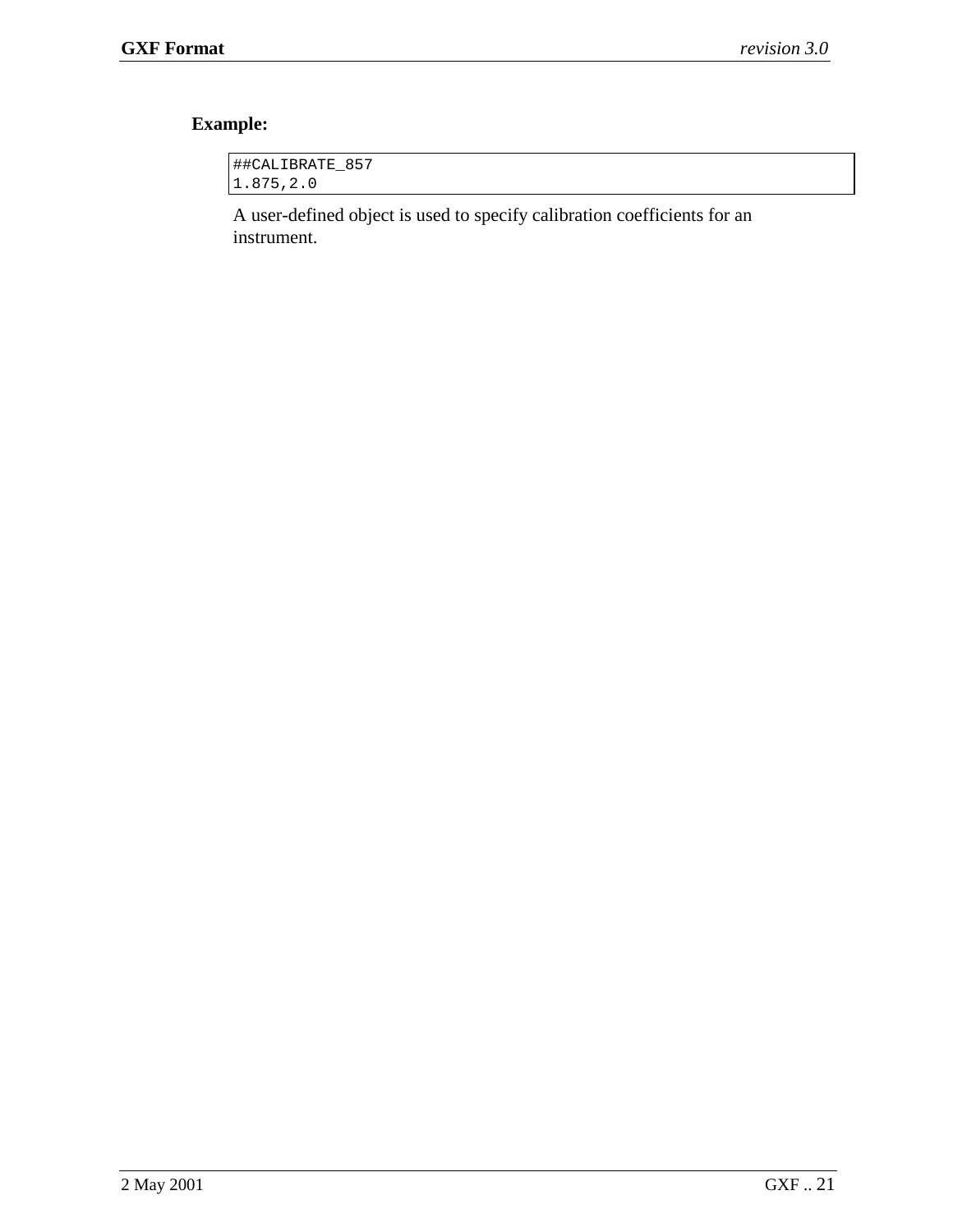## <span id="page-23-0"></span>**5. NAME TABLES**

The tables in this section are used to define a common set of key parameters for projections and units used in GXF. The first column of each table is a key name, which is unique within each table. Key names that are not EPSG names start with a "\*" (asterisk) character.

### **Table 1 Projection Transformation Methods**

This table identifies all defined projection transformation methods. The parameters are listed in the order required in the **#MAP\_PROJECTION** data object. Except for methods marked with an asterisk (\*), this table was compiled using EPSG Geodetic Parameter Set version 5.1 and POSC (2.2) as data sources.

In cases where EPSG and POSC names differ, GXF allows either POSC or EPSG names. For example, EPSG "Transverse Mercator (South Orientated)" is the same as POSC "Transverse Mercator (South Oriented)" (POSC corrects the spelling of "Oriented" in this case)*.* GXF would allow either name

### *Parameter Notes:*

- All distance references must be specified in metres.
- All geographic references (latitudes and longitudes) are specified in degrees.
- Latitudes in the Southern hemisphere are negative.
- Longitudes in the Western hemisphere are negative.
- Longitudes are relative to the prime meridian of the datum.
- False Eastings and Northings are always specified in metres, regardless of the natural unit of the projection.

| <b>Projection method</b> | <b>Required parameters</b>        |
|--------------------------|-----------------------------------|
| Hotine Oblique Mercator  | Latitude of projection center     |
|                          | Longitude of projection center    |
|                          | Azimuth of initial line           |
|                          | Angle from Rectified to Skew Grid |
|                          | Scale factor on initial line      |
|                          | <b>False Easting</b>              |
|                          | <b>False Northing</b>             |
| Laborde Oblique Mercator | Latitude of projection center     |
|                          | Longitude of projection center    |
|                          | Azimuth of initial line           |
|                          | Scale factor on initial line      |
|                          | <b>False Easting</b>              |
|                          | <b>False Northing</b>             |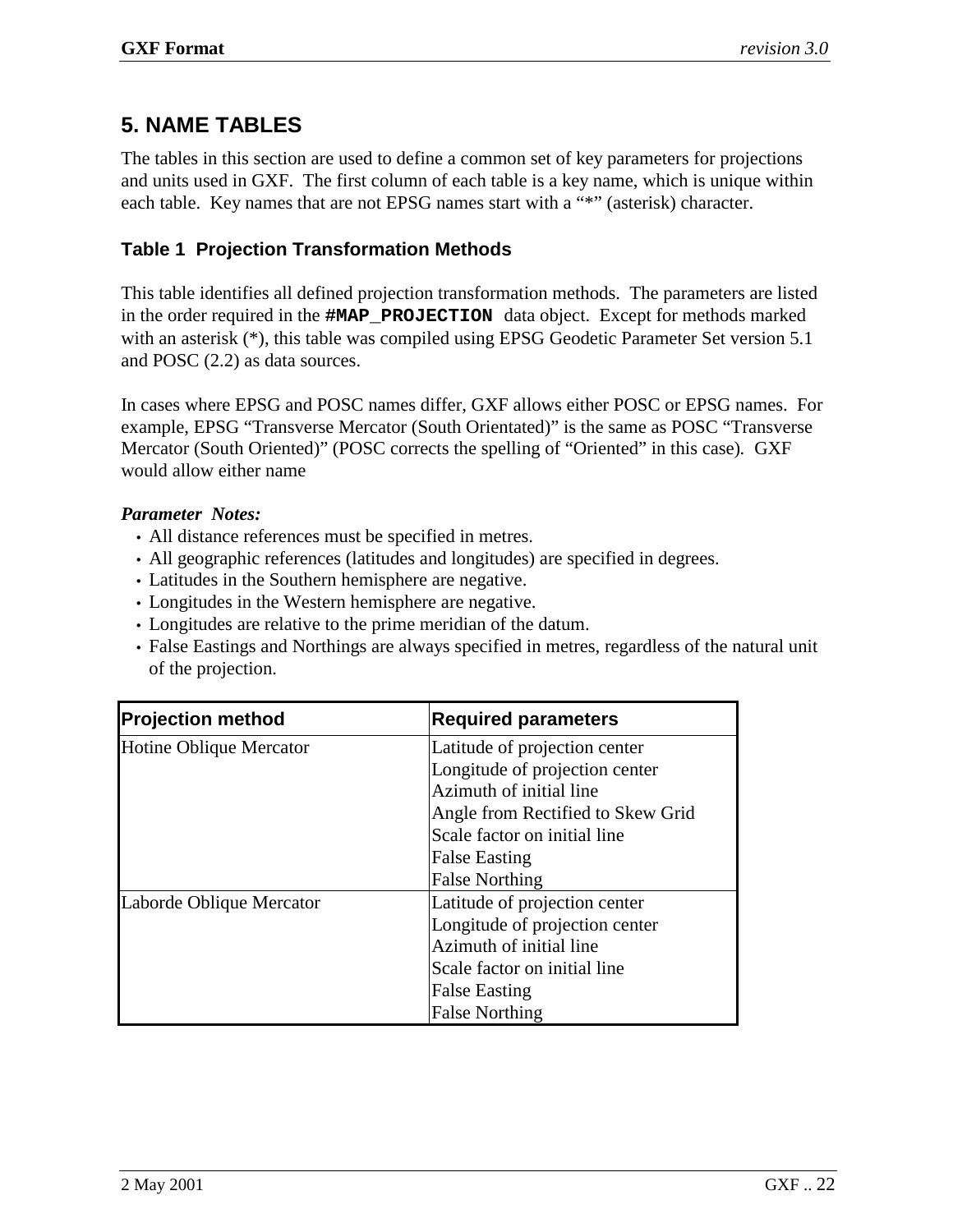| <b>Projection method</b>        | <b>Required parameters</b>           |
|---------------------------------|--------------------------------------|
| Lambert Conic Conformal (1SP)   | Latitude of natural origin           |
|                                 | Longitude of natural origin          |
|                                 | Scale factor at natural origin       |
|                                 | <b>False Easting</b>                 |
|                                 | <b>False Northing</b>                |
| Lambert Conic Conformal (2SP)   | Latitude of false origin             |
|                                 | Longitude of false origin            |
|                                 | Latitude of first standard parallel  |
|                                 | Latitude of second standard parallel |
|                                 | Easting at false origin              |
|                                 | Northing at false origin             |
| Lambert Conformal (2SP Belgium) | Latitude of false origin             |
|                                 | Longitude of false origin            |
|                                 | Latitude of first standard parallel  |
|                                 | Latitude of second standard parallel |
|                                 | Easting at false origin              |
|                                 | Northing at false origin             |
| Mercator (1SP)                  | Latitude of natural origin           |
|                                 | Longitude of natural origin          |
|                                 | Scale factor at natural origin       |
|                                 | <b>False Easting</b>                 |
|                                 | <b>False Northing</b>                |
| Mercator (2SP)                  | Latitude of first standard parallel  |
|                                 | Longitude of natural origin          |
|                                 | <b>False Easting</b>                 |
|                                 | <b>False Northing</b>                |
| New Zealand Map Grid            | Latitude of natural origin           |
|                                 | Longitude of natural origin          |
|                                 | <b>False Easting</b>                 |
|                                 | <b>False Northing</b>                |
| Oblique Stereographic           | Latitude of natural origin           |
|                                 | Longitude of natural origin          |
|                                 | Scale factor at natural origin       |
|                                 | <b>False Easting</b>                 |
|                                 | <b>False Northing</b>                |
| Polar Stereographic             | Latitude of natural origin           |
|                                 | Longitude of natural origin          |
|                                 | Scale factor at natural origin       |
|                                 | <b>False Easting</b>                 |
|                                 | <b>False Northing</b>                |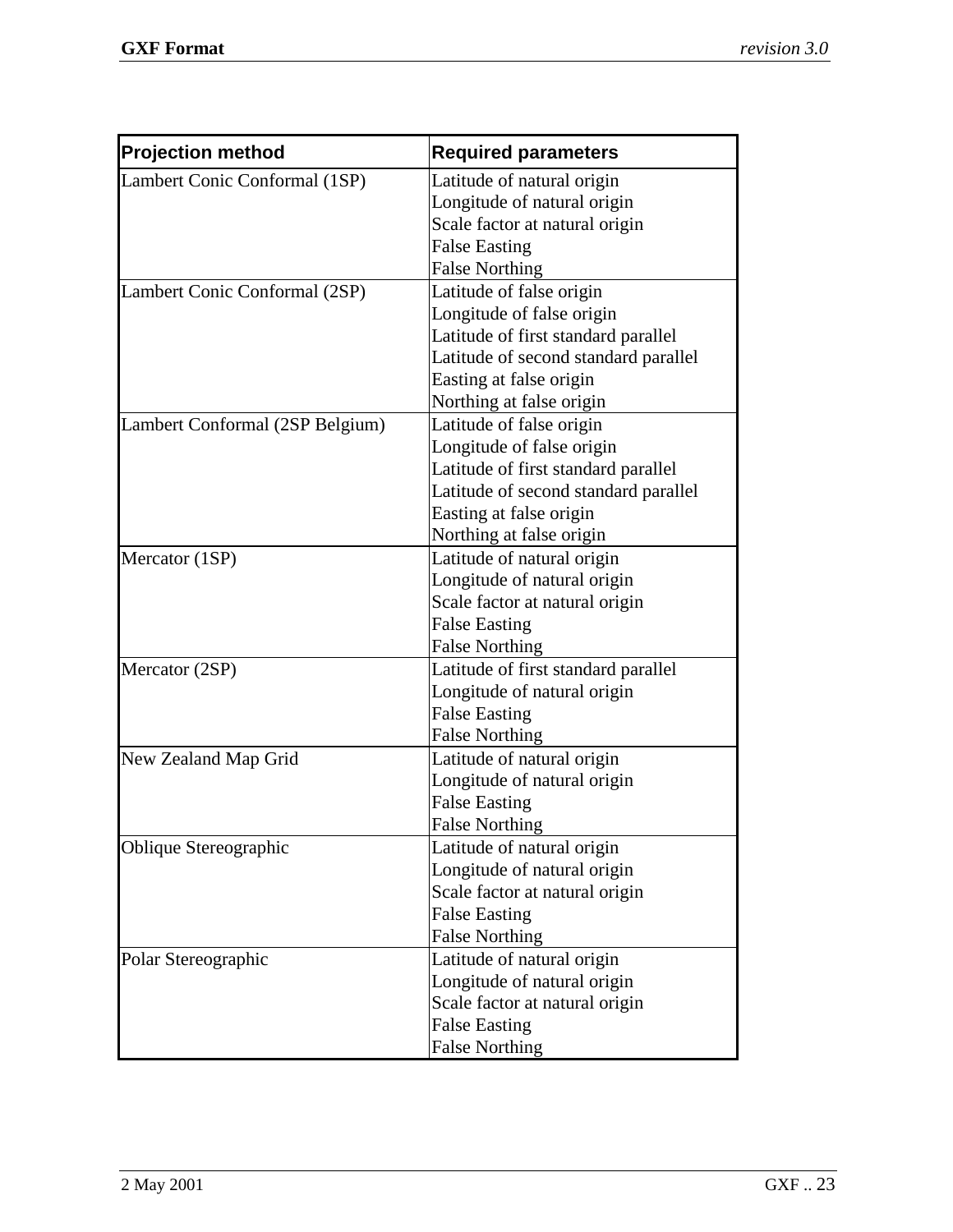| <b>Projection method</b>                      | <b>Required parameters</b>           |
|-----------------------------------------------|--------------------------------------|
| <b>Transverse Mercator</b>                    | Latitude of natural origin           |
|                                               | Longitude of natural origin          |
|                                               | Scale factor at natural origin       |
|                                               | <b>False Easting</b>                 |
|                                               | <b>False Northing</b>                |
| <b>Transverse Mercator (South Oriented)</b>   | Latitude of natural origin           |
| <b>Transverse Mercator (South Orientated)</b> | Longitude of natural origin          |
|                                               | Scale factor at natural origin       |
|                                               | <b>False Easting</b>                 |
|                                               | <b>False Northing</b>                |
| *Albers Equal Area                            | Latitude of first standard parallel  |
|                                               | Latitude of second standard parallel |
|                                               | Latitude of false origin             |
|                                               | Longitude of false origin            |
|                                               | Easting at false origin              |
|                                               | Northing at false origin             |
| *Equidistant Conic                            | Latitude of first standard parallel  |
|                                               | Latitude of second standard parallel |
|                                               | Latitude of false origin             |
|                                               | Longitude of false origin            |
|                                               | Easting at false origin              |
|                                               | Northing at false origin             |
| American Polyconic                            | Latitude of natural origin           |
|                                               | Longitude of natural origin          |
|                                               | <b>False Easting</b>                 |
|                                               | <b>False Northing</b>                |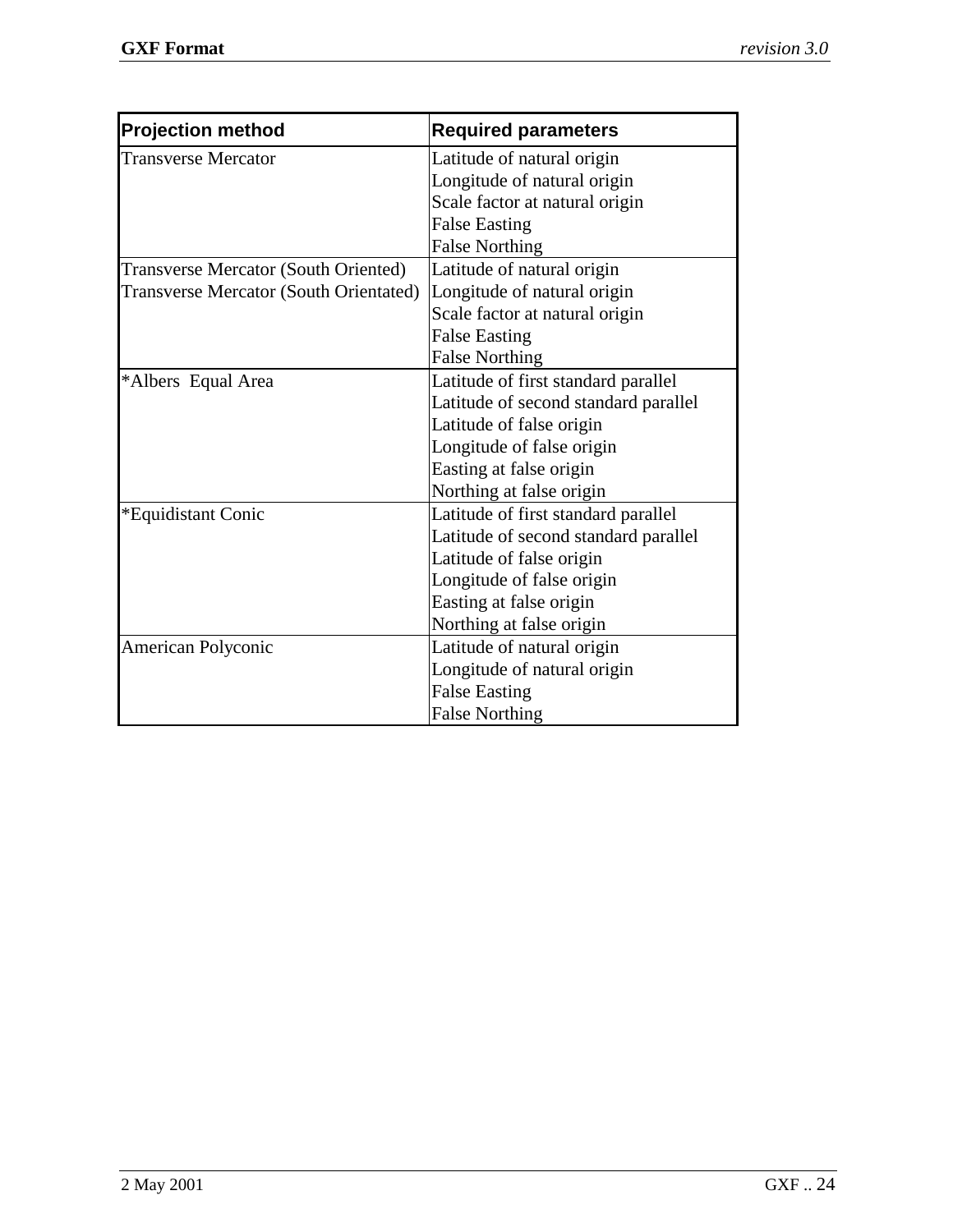### <span id="page-26-0"></span>**Table 2 Length Units**

The following table is compiled from the UNIT\_OF\_LENGTH table in the EPSG tables. The unit names are the abbreviations defined in EPSG. This table is for convenient reference only, and the EPSG table is considered the primary reference.

| <b>Unit</b>  | <b>Description</b>            | <b>Factor to metres</b> |
|--------------|-------------------------------|-------------------------|
|              |                               |                         |
| m            | metre                         | 1                       |
| <b>GLM</b>   | German legal metre            | 1.000013597             |
| mGer         | German legal metre (POSC)     | 1.000013597             |
| km           | kilometre                     | 1000                    |
| ft           | foot                          | 0.3048                  |
| ftBnA        | British foot (Benoit 1895 A)  | 0.304799733             |
| ftBnB        | British foot (Benoit 1895 B)  | 0.304799735             |
| ftBr(65)     | British foot (1865)           | 0.304800833             |
| ftCla        | Clarke's foot                 | 0.304797265             |
| ftGoldCoast  | <b>Gold Coast foot</b>        | 0.30479971              |
| ftInd        | Indian foot                   | 0.30479951              |
| ftInd(37)    | Indian foot (1937)            | 0.30479841              |
| ftInd(62)    | Indian foot (1962)            | 0.3047996               |
| ftInd(75)    | Indian foot (1975)            | 0.3047995               |
| ftSe         | British foot (Sears 1922)     | 0.304799472             |
| ftUS         | US survey foot                | 0.30480061              |
| chBnA        | British chain (Benoit 1895 A) | 20.1167824              |
| chBnB        | British chain (Benoit 1895 B) | 20.11678249             |
| chCla        | Clarke's chain                | 20.11661949             |
| chSe         | British chain (Sears 1922)    | 20.11676512             |
| chUS         | US survey chain               | 20.11684023             |
| <b>lkBnA</b> | British link (Benoit 1895 A)  | 0.201167824             |
| lkBnB        | British link (Benoit 1895 B)  | 0.201167825             |
| lkCla        | Clarke's link                 | 0.201166195             |
| <b>lkSe</b>  | British link (Sears 1922)     | 0.201167651             |
| <b>lkUS</b>  | US survey link                | 0.201168402             |
| mi           | Statute mile                  | 1609.344                |
| miUS         | US survey mile                | 1609.347219             |
| nautmi       | nautical mile (POSC)          | 1852                    |
| NM           | nautical mile                 | 1852                    |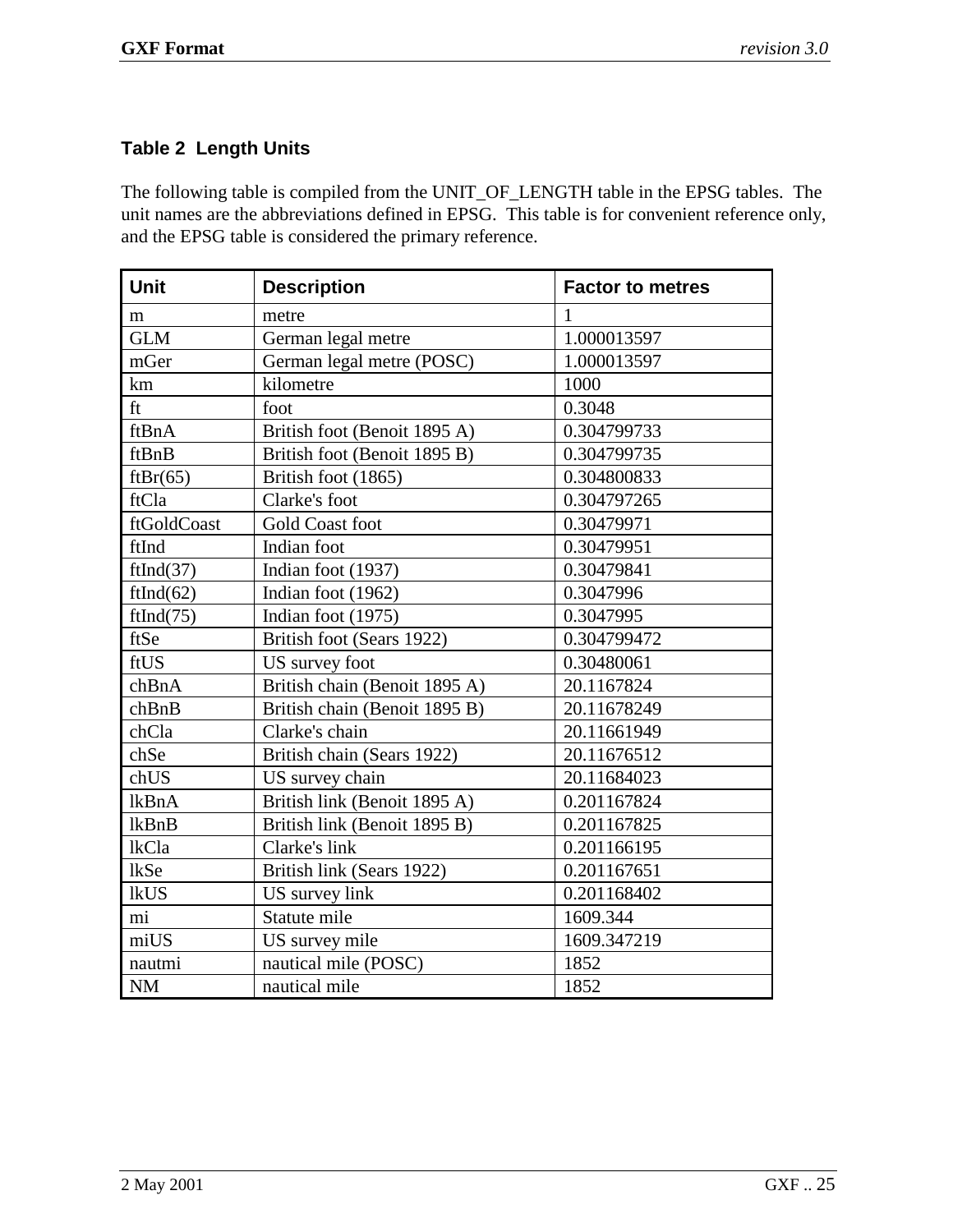| <b>Unit</b> | <b>Description</b>            | <b>Factor to metres</b> |
|-------------|-------------------------------|-------------------------|
| ydBnA       | British yard (Benoit 1895 A)  | 0.9143992               |
| ydBnB       | British yard (Benoit 1895 B)  | 0.914399204             |
| ydCla       | Clarke's yard                 | 0.914391795             |
| ydInd       | Indian yard                   | 0.914398531             |
| ydlnd(37)   | Indian yard (1937)            | 0.91439523              |
| ydlnd(62)   | Indian yard (1962)            | 0.9143988               |
| ydlnd(75)   | Indian yard $(1975)$          | 0.9143985               |
| ydSe        | British yard (Sears 1922)     | 0.914398415             |
| Bin12.5m    | Bin width 12.5 metres         | 12.5                    |
| Bin165ftUS  | Bin width 165 US survey feet  | 50.29210058             |
| Bin25m      | Bin width 25 metres           | 25                      |
| Bin3.125m   | Bin width 3.125 metres        | 3.125                   |
| Bin330ftUS  | Bin width 330 US survey feet  | 100.5842012             |
| Bin37.5m    | Bin width 37.5 metres         | 37.5                    |
| Bin6.25m    | Bin width 6.25 metres         | 6.25                    |
| Bin82.5ftUS | Bin width 82.5 US survey feet | 25.14605029             |
| deg         | degree                        | n/a                     |
| dega        | degree (POSC)                 | n/a                     |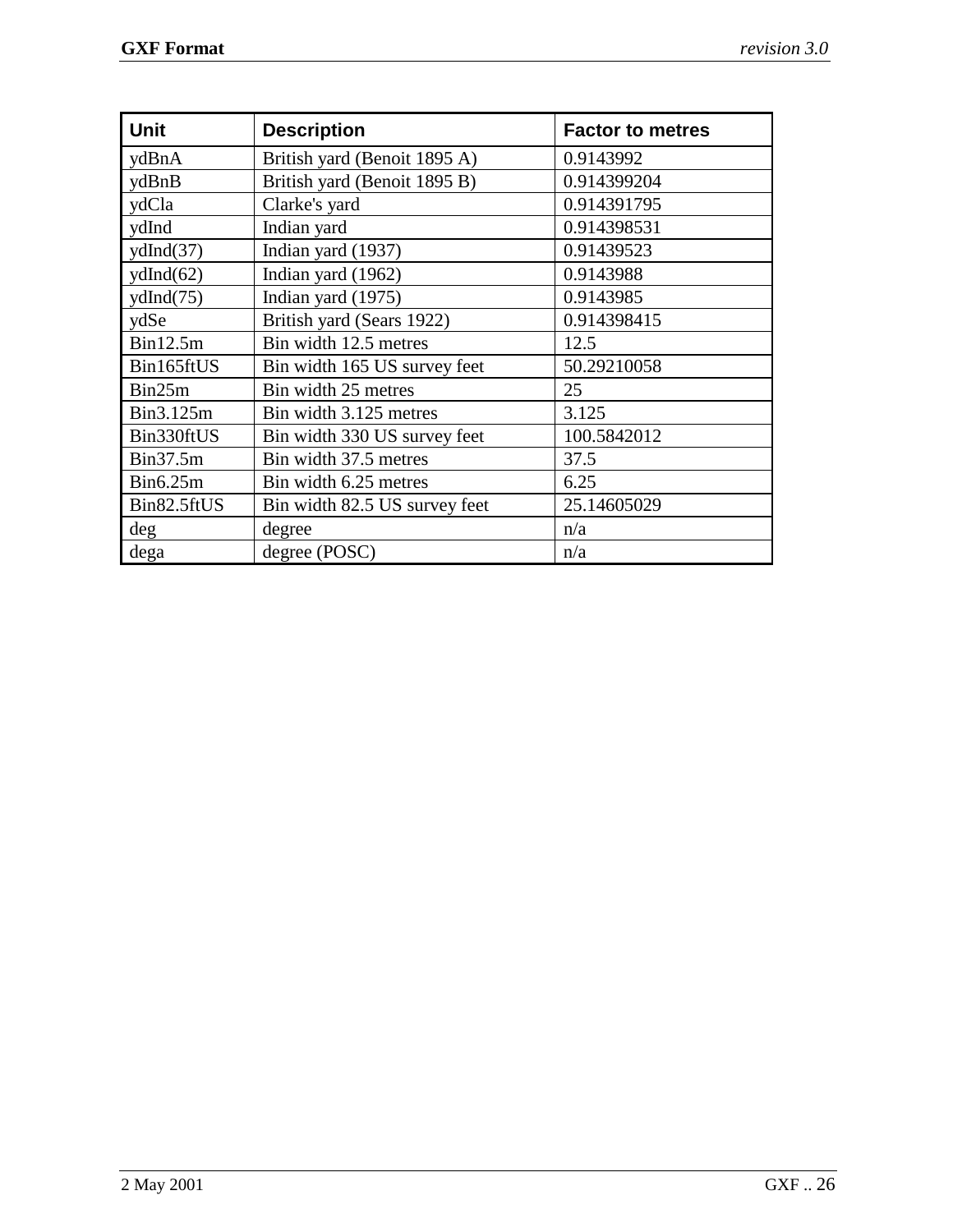## <span id="page-28-0"></span>**6. EXAMPLES**

The following GXF examples all store the contents of a very small 4 by 6 point grid. In order to make the examples easy to understand, the sample grid will define a linear function that increases by one at each grid node in the grid X direction, and by 10 for each grid node in the grid Y direction, as follows:

|  |  |  | 30 31 32 33 34 35<br>20 21 22 23 24 25<br>10 11 12 13 14 15<br>$0 \qquad 1 \qquad 2 \qquad 3 \qquad 4 \qquad 5$ |
|--|--|--|-----------------------------------------------------------------------------------------------------------------|

The minimum GXF file for this grid would be:

| #POINTS |    |    |    |    |    |    |
|---------|----|----|----|----|----|----|
| 6       |    |    |    |    |    |    |
| #ROWS   |    |    |    |    |    |    |
| 4       |    |    |    |    |    |    |
| #GRID   |    |    |    |    |    |    |
|         | 0  | 1  | 2  | 3  | 4  | 5  |
|         | 10 | 11 | 12 | 13 | 14 | 15 |
|         | 20 | 21 | 22 | 23 | 24 | 25 |
|         | 30 | 31 | 32 | 33 | 34 | 35 |

Note that each text line of a GXF cannot exceed 80 characters. In order to support very long grid rows, rows can wrap onto the next line of the GXF file. A GXF reader will keep reading until all the points specified for a row are read. However, every new grid row must start on a new file line. The following GXF is equivalent to the previous example:

| #POINTS |             |    |    |    |
|---------|-------------|----|----|----|
| 6       |             |    |    |    |
| #ROWS   |             |    |    |    |
| 4       |             |    |    |    |
| #GRID   |             |    |    |    |
|         | $\mathbf 0$ | 1  |    | 3  |
|         |             |    | 2  |    |
|         | 4           | 5  |    |    |
|         | 10          | 11 | 12 | 13 |
|         | 14          | 15 |    |    |
|         | 20          | 21 | 22 | 23 |
|         | 24          | 25 |    |    |
|         | 30          | 31 | 32 | 33 |
|         | 34          | 35 |    |    |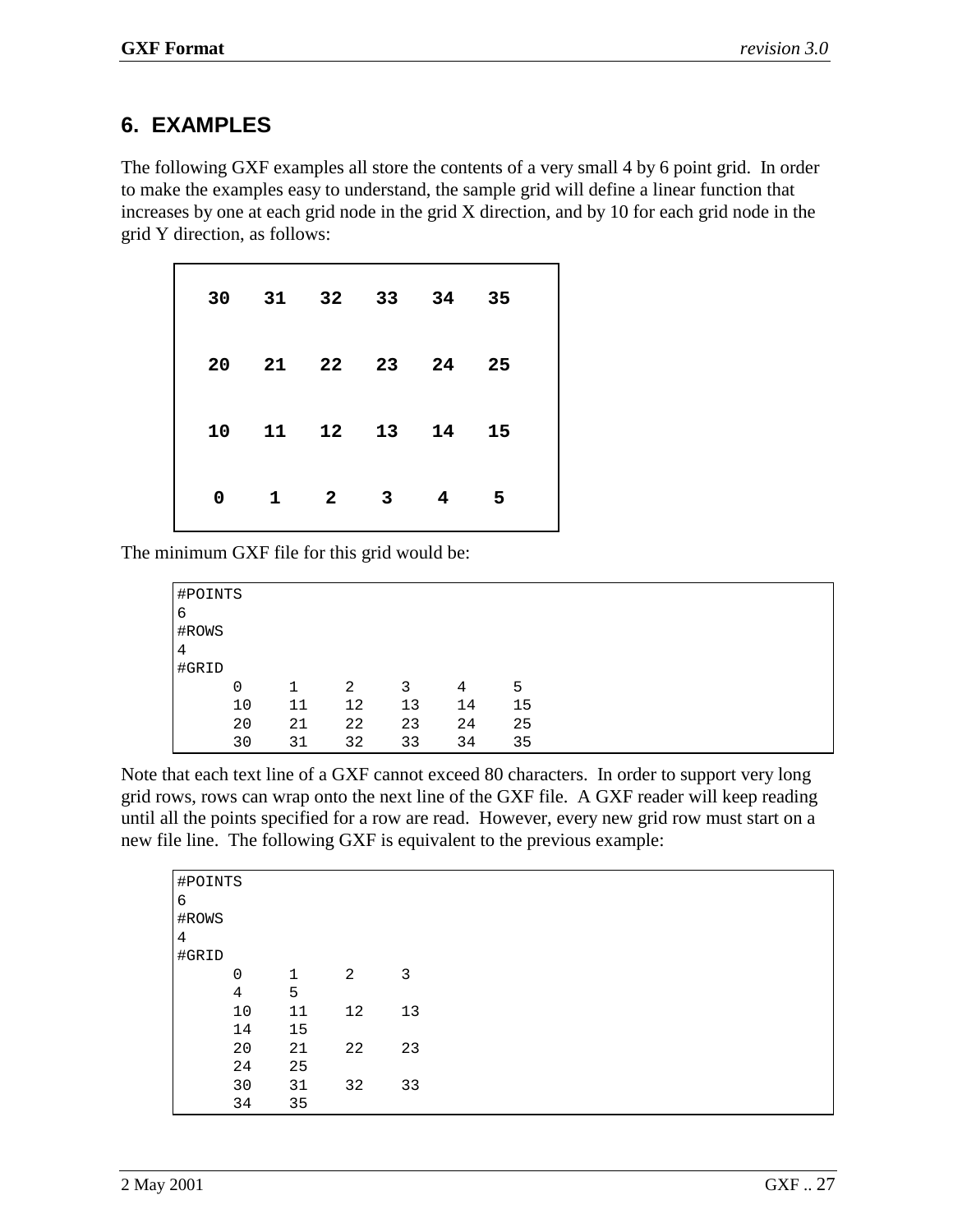A more conventional GXF file would also include the separation between grid points and grid rows, and the location of the grid relative to some Base Coordinate System. GXF Revision 3 provides for specifying coordinate systems, which should also be specified when known.

=========================================== This is a comment area which is ignored by GXF readers. =========================================== #POINTS 6 #ROWS 4 #PTSEPARATION 12.5 #RWSEPARATION 12.5 #XORIGIN 1750000.0 #YORIGIN 4250.0 #ROTATION 0.0 #UNIT\_LENGTH "ftUS",0.3048006096012 #MAP\_PROJECTION "NAD27 / Ohio North" "NAD27",6378206.4,0.082271854,0 "Lambert Conic Conformal (2SP)",40.4333333333,41.7,39.6666666667,\ 82.5,609601.22,0 #MAP\_DATUM\_TRANSFORM "NAD27 to WGS 84 (6)",-8,159,175,0,0,0,1 #GRID 012345 10 11 12 13 14 15 20 21 22 23 24 25 30 31 32 33 34 35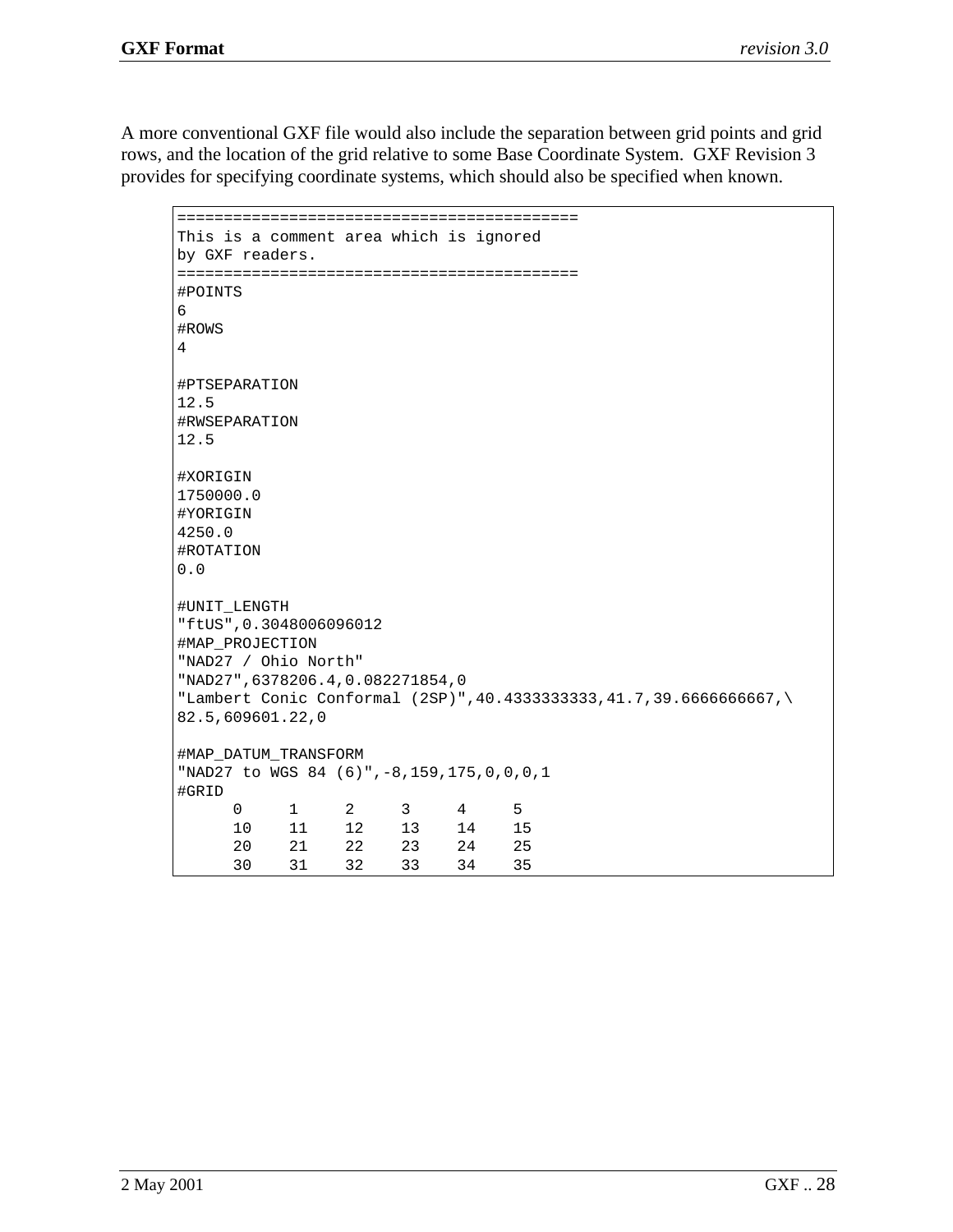The next set of examples illustrates the effect of different storage senses. Note that the storage sense only effects the way in which the grid is stored in the GXF file. It does not change the grid origin or rotation angle with respect to a base coordinate system, since these are defined with respect to the bottom left corner of the grid. Examples for senses of  $+1$ ,  $-1$ ,  $+2$  and  $-2$  are shown since these are the most common formats anticipated:

| #SENSE          |              |                |                |                |    | #SENSE          |    |                |                |                 |    |  |
|-----------------|--------------|----------------|----------------|----------------|----|-----------------|----|----------------|----------------|-----------------|----|--|
| $\mathbf{1}$    |              |                |                |                |    | $-1$            |    |                |                |                 |    |  |
| #POINTS         |              |                |                |                |    | #POINTS         |    |                |                |                 |    |  |
| 6               |              |                |                |                |    | 4               |    |                |                |                 |    |  |
| #ROWS           |              |                |                |                |    | #ROWS           |    |                |                |                 |    |  |
| $4\overline{ }$ |              |                |                |                |    | 6               |    |                |                |                 |    |  |
| #GRID           |              |                |                |                |    | #GRID           |    |                |                |                 |    |  |
| $\overline{0}$  | $\mathbf{1}$ | $\overline{a}$ | $\mathbf{3}$   | $\overline{4}$ | 5  | $\mathbf 0$     | 10 | 20             | 30             |                 |    |  |
| 10              | $11\,$       | $12$           | 13             | 14             | 15 | $1\,$           | 11 | 21             | 31             |                 |    |  |
| 20              | 21           | 22             | 23             | 24             | 25 | $\sqrt{2}$      | 12 | 22             | 32             |                 |    |  |
| 30              | 31           | 32             | 33             | 34             | 35 | $\mathfrak{Z}$  | 13 | 23             | 33             |                 |    |  |
|                 |              |                |                |                |    | $\sqrt{4}$      | 14 | 24             | 34             |                 |    |  |
|                 |              |                |                |                |    | 5               | 15 | 25             | 35             |                 |    |  |
|                 |              |                |                |                |    |                 |    |                |                |                 |    |  |
| #SENSE          |              |                |                |                |    | #SENSE          |    |                |                |                 |    |  |
| $\overline{a}$  |              |                |                |                |    | $-2$            |    |                |                |                 |    |  |
| #POINTS         |              |                |                |                |    | #POINTS         |    |                |                |                 |    |  |
| $4\overline{ }$ |              |                |                |                |    | 6               |    |                |                |                 |    |  |
| #ROWS           |              |                |                |                |    | #ROWS           |    |                |                |                 |    |  |
| 6               |              |                |                |                |    | $4\overline{ }$ |    |                |                |                 |    |  |
| #GRID           |              |                |                |                |    | #GRID           |    |                |                |                 |    |  |
| 30              | 20           | 10             | $\mathsf 0$    |                |    | 30              | 31 | 32             | 33             | 34              | 35 |  |
| 31              | 21           | 11             | $\mathbf{1}$   |                |    | 20              | 21 | 22             | 23             | 24              | 25 |  |
| 32              | 22           | 12             | $\sqrt{2}$     |                |    | 10              | 11 | 12             | 13             | 14              | 15 |  |
| 33              | 23           | 13             | $\mathfrak{Z}$ |                |    | $\mathbf 0$     | 1  | $\overline{a}$ | 3 <sup>7</sup> | $4\overline{ }$ | 5  |  |
|                 |              |                |                |                |    |                 |    |                |                |                 |    |  |
| 34              | 24           | 14             | $\,4$          |                |    |                 |    |                |                |                 |    |  |

#### **Base-90 Compression**

Uncompressed GXF data is *human* readable, and therefore has advantages as a grid exchange standard because someone can work out the contents of the grid simply by looking at the GXF listing. However, large grids can become unreasonably large in this format. For example, an airborne survey grid 1000 by 1000 points in size could be more than 15 megabytes if expressed as full precision ASCII numbers.

To deal with large grids, the GXF format supports compression using base-90 numbers in the **#GRID** object data. Base-90 digits use the ASCII character sequence 37 to 126 (**%** to **~**), which are all printable characters. The resulting grid data is no longer human readable (unless you wish to learn base-90 numbering!), but the compressed GXF file can be smaller than an original 4-byte binary grid

Compression requires that the grid values be converted to whole numbers (positive integers) with the use of the **#TRANSFORM** parameters, and that the **#GTYPE** object be present to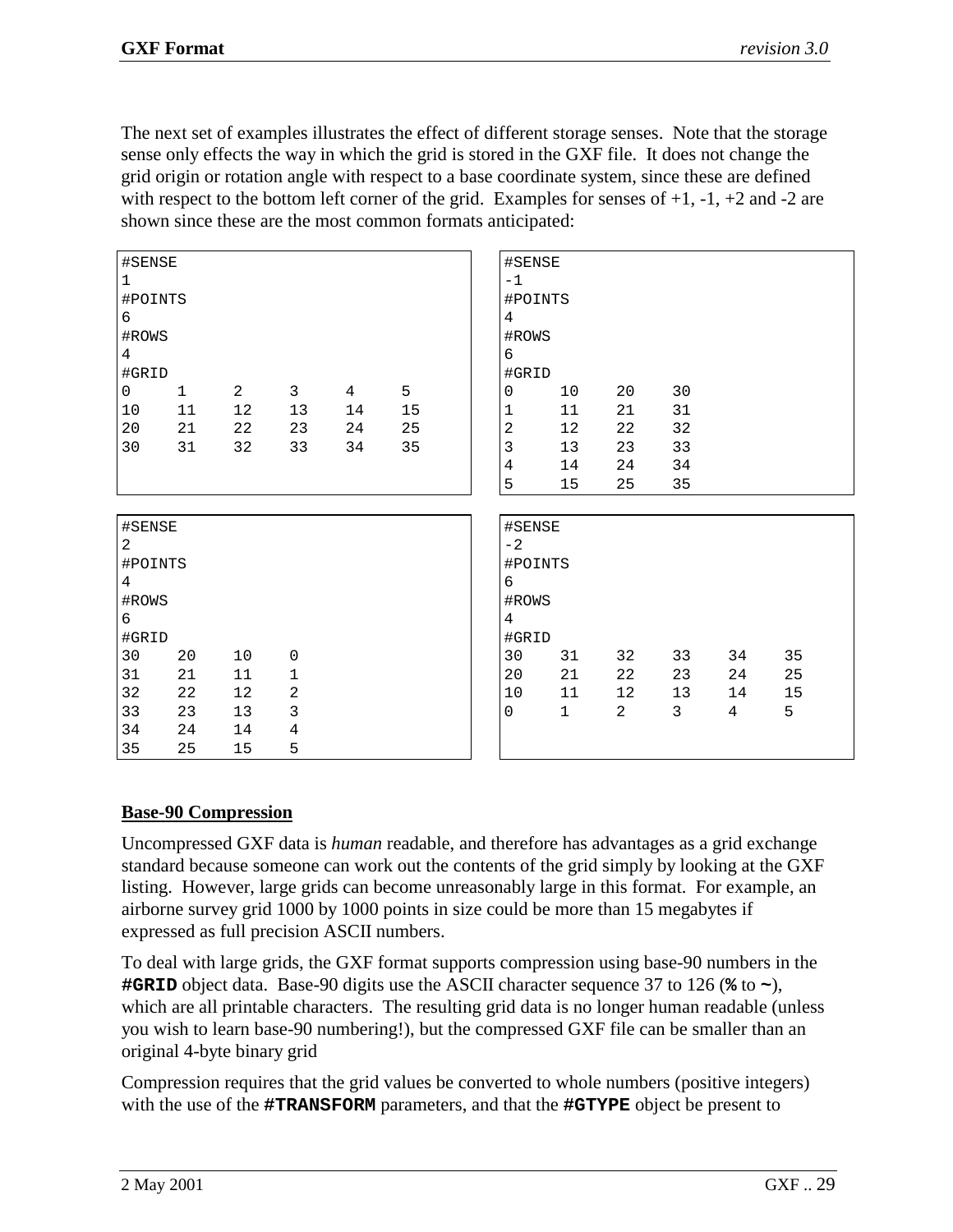define the number of characters to be used for each base-90 number. Three characters should be sufficient for almost all applications since it provides a precision of 1 part in 729,000.

The following three examples show the same grid in uncompressed format, then compressed format, and finally compressed format with repeat compression.

*Uncompressed GXF:* 

| #ROWS       |                                     |     |     |          |     |     |          |                                                                                 |              |
|-------------|-------------------------------------|-----|-----|----------|-----|-----|----------|---------------------------------------------------------------------------------|--------------|
| 8           |                                     |     |     |          |     |     |          |                                                                                 |              |
| #POINTS     |                                     |     |     |          |     |     |          |                                                                                 |              |
| 10          |                                     |     |     |          |     |     |          |                                                                                 |              |
| #DUMMY      |                                     |     |     |          |     |     |          |                                                                                 |              |
| $-9999$     |                                     |     |     |          |     |     |          |                                                                                 |              |
| #GRID       |                                     |     |     |          |     |     |          |                                                                                 |              |
|             |                                     |     |     |          |     |     |          | $-9999$ $-9999$ $-9999$ $-9999$ $-9999$ $-9999$ $-9999$ $-9999$ $-9999$ $-9999$ |              |
|             |                                     |     |     |          |     |     |          | $-9999$ $-9999$ $-9999$ $-9999$ $-9999$ $-9999$ $-9999$ $-9999$ $-9999$         |              |
|             | $-9999 - 9999 - 9999 - 9999 - 9999$ |     |     |          | 1.0 | 2.5 | $\Omega$ |                                                                                 | $-1.0 -9999$ |
|             | $-9999 - 9999 - 9999 - 9999$        |     |     | 1.0      | 1.5 | 4.5 | 1.0      | $\Omega$                                                                        | $-9999$      |
|             | $-9999 - 9999 - 9999$               |     | 1.5 | 4.8      | 6.2 | 1.1 |          | $-1.6 - 9999 - 9999$                                                            |              |
| -9999 -9999 |                                     | 4.6 | 9.1 |          |     |     |          | 11.5 -9999 -9999 -9999 -9999                                                    | -9999        |
|             | -9999 -9999                         | 3.1 | 1.6 | $\Omega$ |     |     |          | -9999 -9999 -9999 -9999 -9999                                                   |              |
|             | $-9999 - 9999 - 9999$               |     |     |          |     |     |          | $0.5 -9999 -9999 -9999 -9999 -9999 -9999 -9999$                                 |              |

*Compressed GXF, without repeat compression:* 

```
#POINTS
          10
#ROWS
           8
#TRANSFORM
   5.0E-03 -118.835
#GTYPE
   3
#GRID
!!!!!!!!!!!!!!!!!!!!!!!!!!!!!!
!!!!!!!!!!!!!!!!!!!!!!!!!!!!!!
!!!!!!!!!!!!!!!(5@(V^'y,'br!!!
!!!!!!!!!!!!(5@(@J)),(5@'y,!!!
!!!!!!!!!(@J)/h)Nr(7T'UT!!!!!!
!!!!!!)+@*5@*j^!!!!!!!!!!!!!!!
!!!!!!(c|(B^'y,!!!!!!!!!!!!!!!
!!!!!!!!!(*6!!!!!!!!!!!!!!!!!!
```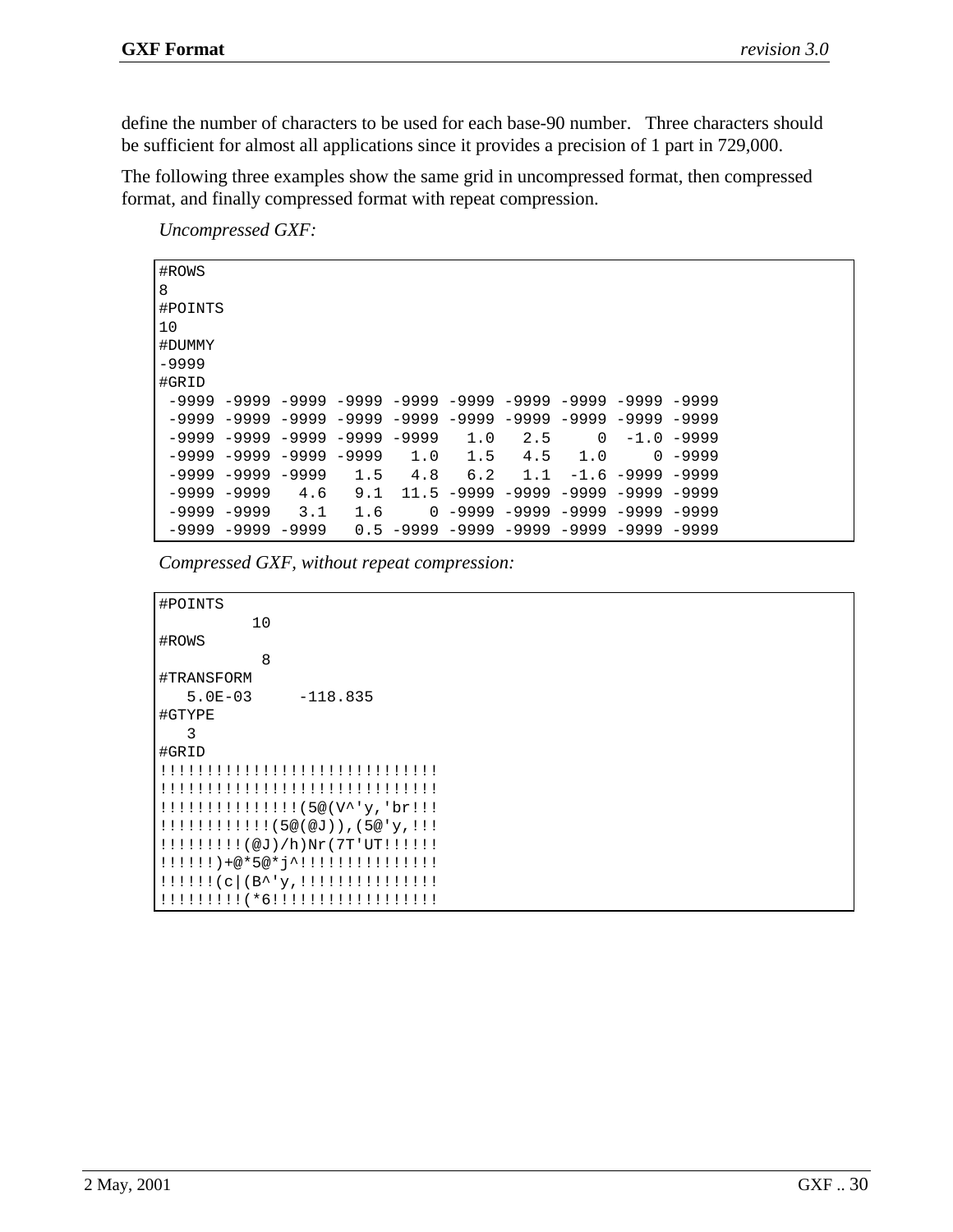*Compressed GXF, with repeat compression:* 

#POINTS 10 #ROWS 8 #TRANSFORM 5.0E-03 -118.835 #GTYPE 3 #GRID %%/!!! %%/!!! %%\*!!!(5@(V^'y,'br!!! %%)!!!(5@(@J)),(5@'y,!!! !!!!!!!!!(@J)/h)Nr(7T'UT!!!!!! !!!!!!)+@\*5@\*j^%%\*!!! !!!!!!(c|(B^'y,%%\*!!! !!!!!!!!!(\*6%%+!!!